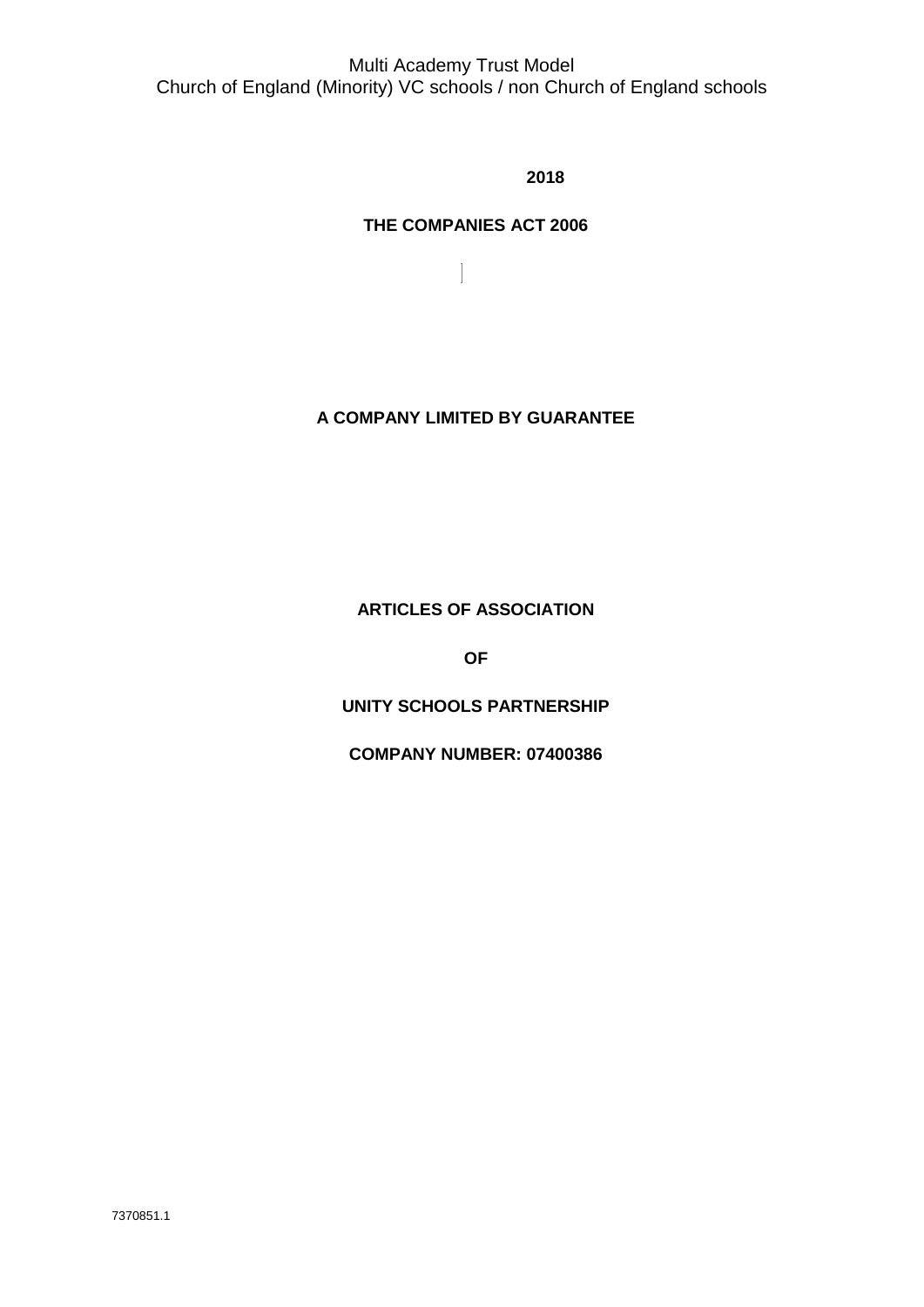# Multi Academy Trust Model Church of England (Minority) VC schools / non Church of England schools

# **THE COMPANIES ACT 2006**

## **COMPANY LIMITED BY GUARANTEE**

## **ARTICLES OF ASSOCIATION**

**OF**

## **UNITY SCHOOLS PARTNERSHIP**

#### **INTERPRETATION**

- 1. In these Articles:-
	- (a) "the Academies" means all the schools referred to in Article 4 and established by the Company (and "Academy" shall mean any one of those schools);
	- (b) "Academy Financial Year" means the academic year from  $1<sup>st</sup>$  of September to  $31<sup>st</sup>$  of August of the following year;
	- (c) "Advisory Bodies" means any advisory bodies established pursuant to Article 100;
	- (d) "the Articles" means these Articles of Association of the Company;
	- (e) 'CDET' means the Chelmsford Diocese Educational Trust (company number 07706638) whose registered office is at 53 New Street, Chelmsford, Essex, CM1 1AT;
	- (f) "Chief Executive Officer" means such person as may be appointed by the Directors as the Chief Executive Officer of the Company;
	- (g) "Chief Inspector" means Her Majesty's Chief Inspector of Education, Children's Services and Skills or his successor;
	- (h) "clear days" in relation to the period of a notice means the period excluding the day when the notice is given or deemed to be given and the day on which it is given or on which it is to take effect;
	- (i) "Clerk" means the clerk to the Directors or any other person appointed to perform the duties of the clerk to the Directors, including a joint, assistant or deputy clerk;
	- (j) "the Company" means, save as otherwise defined at Article 6.9, the company intended to be regulated by these Articles and referred to in Article 2;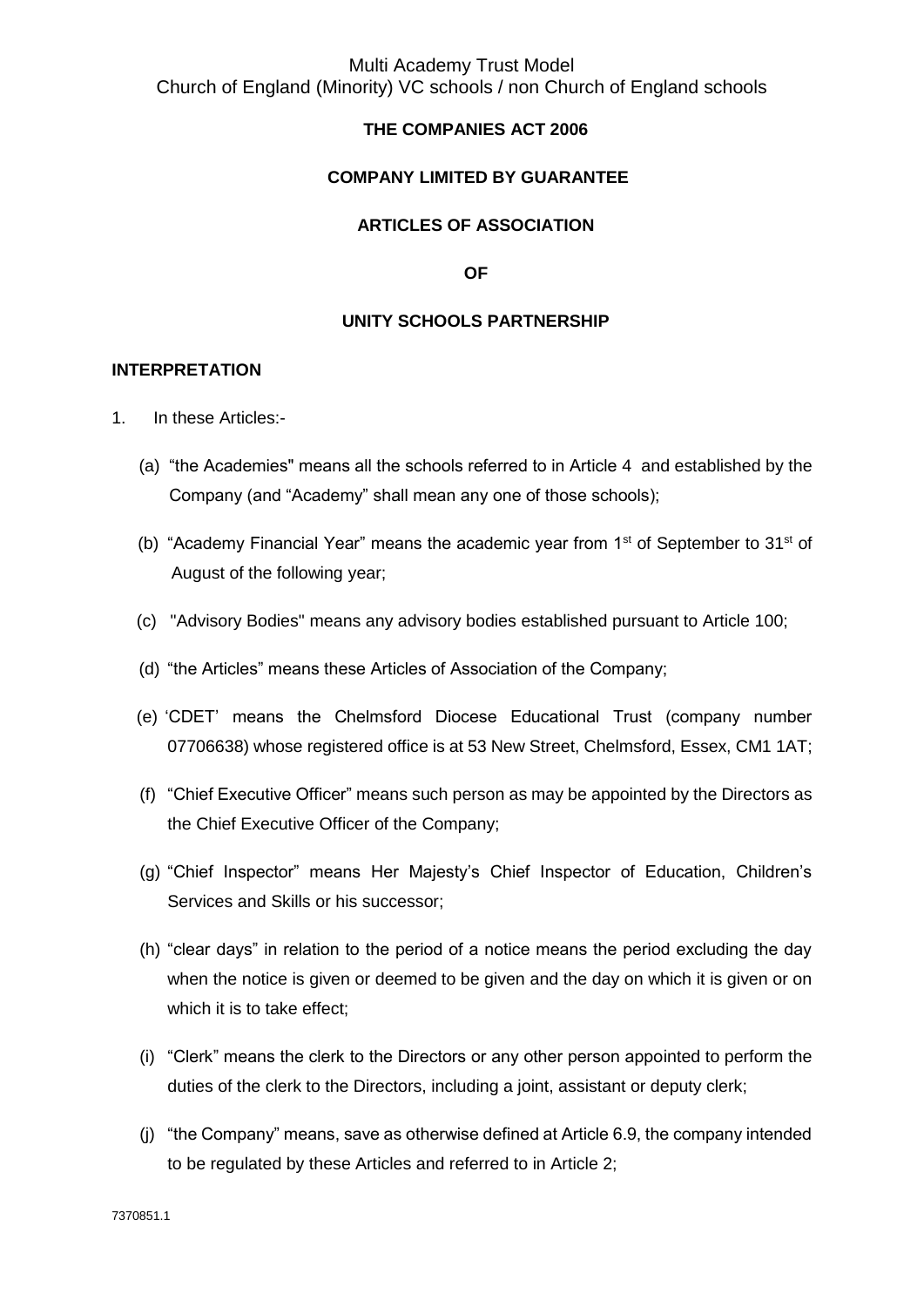Church of England (Minority) VC schools / non Church of England schools

- (k) "Diocese" means the Church of England diocese in which the Academies are situated;
- (l) "Diocesan Board of Education" means that body constituted under the Diocesan Boards of Education Measure 1991 for the Diocese and any successor body;
- (m)"Diocesan Director of Education" means the chief officer of the Diocesan Board of Education;
- (n) "the Directors" means, save as otherwise defined at Article 6.9, the directors of the Company (and "Director" means any one of those directors);
- (o) "Financial Expert" means an individual, company or firm who is authorised to give investment advice under the Financial Services and Markets Act 2000;
- (p) "Foundation Governors" means those Directors appointed under Article 50AA;
- (q) "Local Authority Associated Persons" means any person associated with any local authority within the meaning given in section 69 of the Local Government and Housing Act 1989;
- (r) "Local Governing Bodies" means the committees appointed pursuant to Articles 100- 102 and 104 (and "Local Governing Body" means any one of these committees);
- (s) "Member" means a member of the Company and someone who as such is bound by the undertaking contained in Article 8;
- (t) "the Memorandum" means the Memorandum of Association of the Company;
- (u) "Office" means the registered office of the Company;
- (v) "Parent Directors" means the Directors elected or appointed pursuant to Articles  $53 -$ 56 inclusive;
- (w) "Principals" means the head teachers of the Academies (and "Principal" means any one of these head teachers);
- (x) "Principal Regulator" means the body or person appointed as the Principal Regulator under the Charities Act 2011;
- (y) "Relevant Funding Agreements" means the agreement or agreements entered into by the Company and the Secretary of State under section 1 of the Academies Act 2010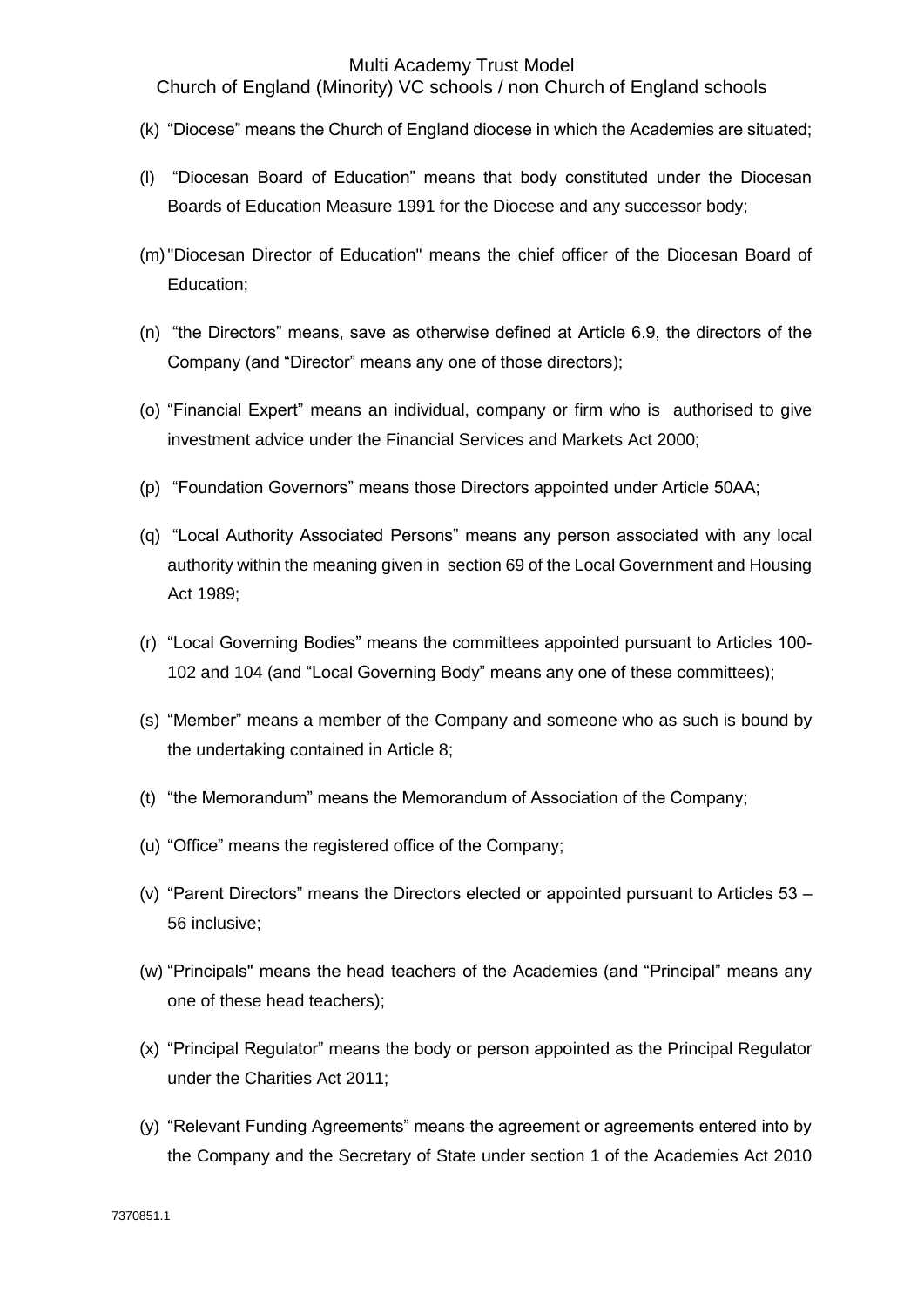Church of England (Minority) VC schools / non Church of England schools

for the establishment of each Academy, including any variation or supplemental agreements thereof;

- (z) "Scheme of Delegation" means an instrument of the Directors consistent with the Object delegating such powers and functions of the Directors as they consider to be desirable to delegate to any Local Governing Body;
- (aa) "the seal" means the common seal of the Company if it has one;
- (bb) "Secretary of State" means the Secretary of State for Education or successor;
- (cc) "Staff Director" means an employee of the Company who may be appointed as a Director pursuant to Articles 50A and 50B;
- (dd) "Teacher" means a person employed under a contract of employment or a contract for services or otherwise engaged to provide his services as a teacher at one or more Academies;
- (ee) "Trustees" means those trustees holding the site of any of the Academies and providing it to the Company for use and occupation by the relevant Academy;
- (ff) "the United Kingdom" means Great Britain and Northern Ireland;
- (gg) words importing the masculine gender only shall include the feminine gender. Words importing the singular number shall include the plural number, and vice versa;
- (hh) subject as aforesaid, words or expressions contained in these Articles shall, unless the context requires otherwise, bear the same meaning as in the Companies Act 2006, as appropriate;
- (ii) any reference to a statute or statutory provision or measure shall include any statute or statutory provision or measure which replaces or supersedes such statute or statutory provision or measure including any modification or amendment thereto;
- (jj) a reference to "document" includes, unless otherwise specified, any document sent or supplied in electronic form;
- (kk) a reference to a document being signed or to signature includes references to

7370851.1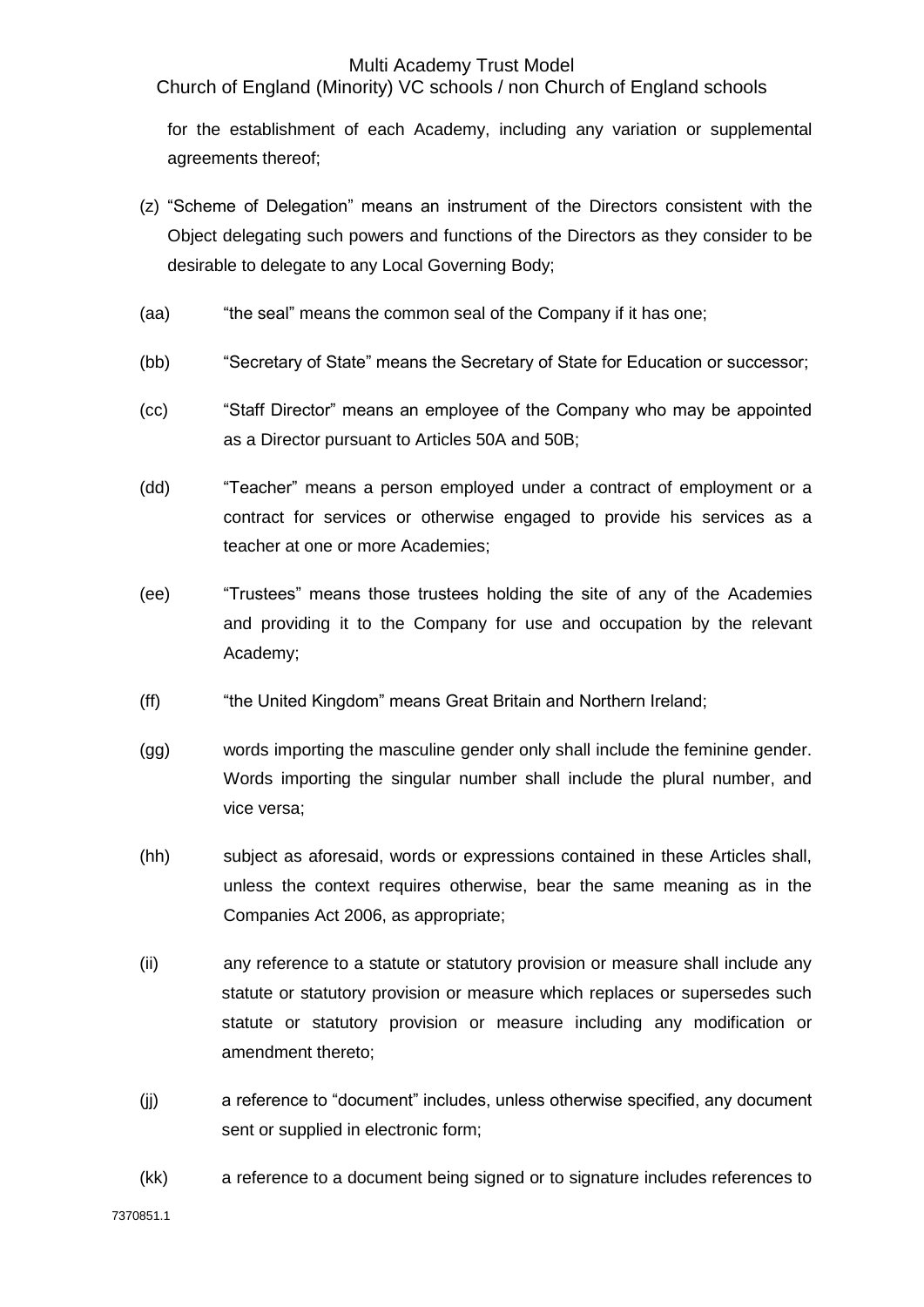Church of England (Minority) VC schools / non Church of England schools

it being executed under hand or under seal or by any other method and, in the case of a communication in electronic form, such references are to its being authenticated as specified by the Companies Acts;

- (ll) any reference to a "meeting" in these Articles includes, except where inconsistent with any legal obligation:
- a. a physical meeting;
- b. a video conference, an internet video facility or similar electronic method allowing simultaneous visual and audio participation; and
- c. telephone conferencing;
- (mm) a reference to a "parent" of a pupil, student or child in these Articles includes a person who is caring for a pupil, student or child.
- 2. The Company's name is Unity Schools Partnership (and in this document it is called "**the Company**").
- 3. The Company's registered office is to be situated in England and Wales.

# **OBJECTS**

- 4. The Company's objects ("**the Object**") is specifically restricted to the following:
	- a) to advance for the public benefit education in the United Kingdom, in particular but without prejudice to the generality of the foregoing by establishing, maintaining, carrying on, managing and developing Academies which shall offer a broad and balanced curriculum and which shall include:

(i) Academies other than those designated Church of England, whether with or without a designated religious character;

(ii) Church of England academies designated as such ("the Church Academies") which shall be conducted in accordance with the principles, practices and tenets of the Church of England both generally and in particular in relation to arranging for religious education and daily acts of worship, and in having regard to any advice and following any directives issued by the Diocesan Board of Education,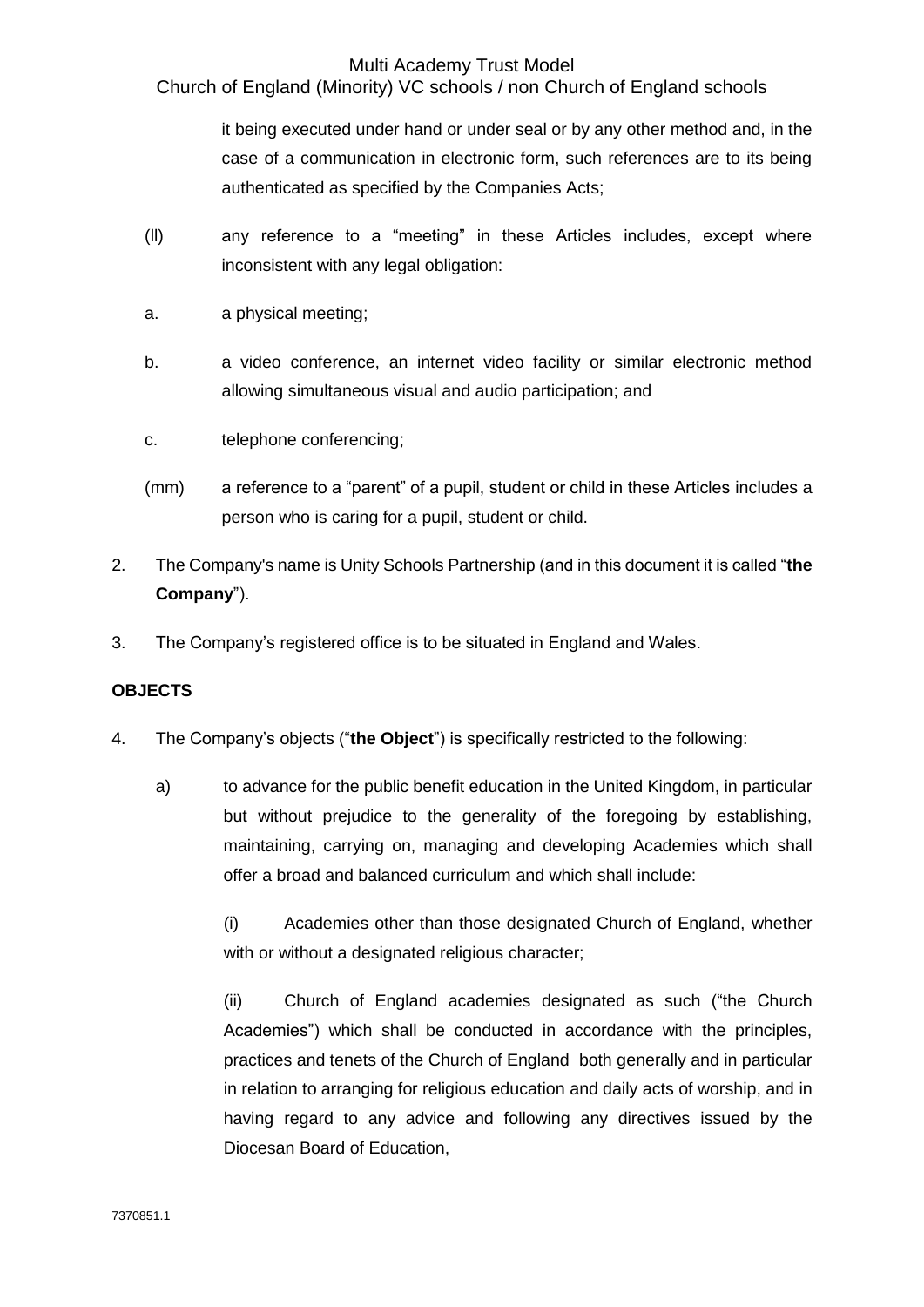Church of England (Minority) VC schools / non Church of England schools

but in relation to each of the Academies to recognise and support their individual ethos, whether or not designated Church of England and as ancillary to a) in respect of any Church of England Academy:

- b) to promote for the benefit of the inhabitants of the areas covered by where pupils who attend trust schools live the provision of facilities for recreation or other leisure time occupation of individuals who have need of such facilities by reason of their youth, age, infirmity or disablement, financial hardship or social; and economic circumstances or for the public at large in the interests of social welfare and with the object of improving the condition of life of the said inhabitants.
- 5. In furtherance of the Object but not further or otherwise the Company may exercise the following powers:
	- (a) to draw, make, accept, endorse, discount, execute and issue promissory notes, bills, cheques and other instruments, and to operate bank accounts in the name of the Company;
	- (b) to raise funds and to invite and receive contributions provided that in raising funds the Company shall not undertake any substantial permanent trading activities and shall conform to any relevant statutory regulations;
	- (c) (subject to such further consents as may be required by law or as may be required from the Trustees as landlords/licensors where this is the case) to acquire, alter, improve and charge or otherwise dispose of property;
	- (d) subject to Article 6 below to employ such staff, as are necessary for the proper pursuit of the Object (including the maintenance of an effective Church of England ethos in relation to Academies falling within Article 4(ii) and to make all reasonable and necessary provision for the payments of pensions and superannuation to staff and their dependants;
	- (e) to establish or support, whether financially or otherwise, any charitable trusts, associations or institutions formed for all or any of the Object;
	- (f) to co-operate with other charities, other independent schools, schools maintained by a local authority, 16-19 Academies, alternative provision Academies, institutions within the further education sector, voluntary bodies and statutory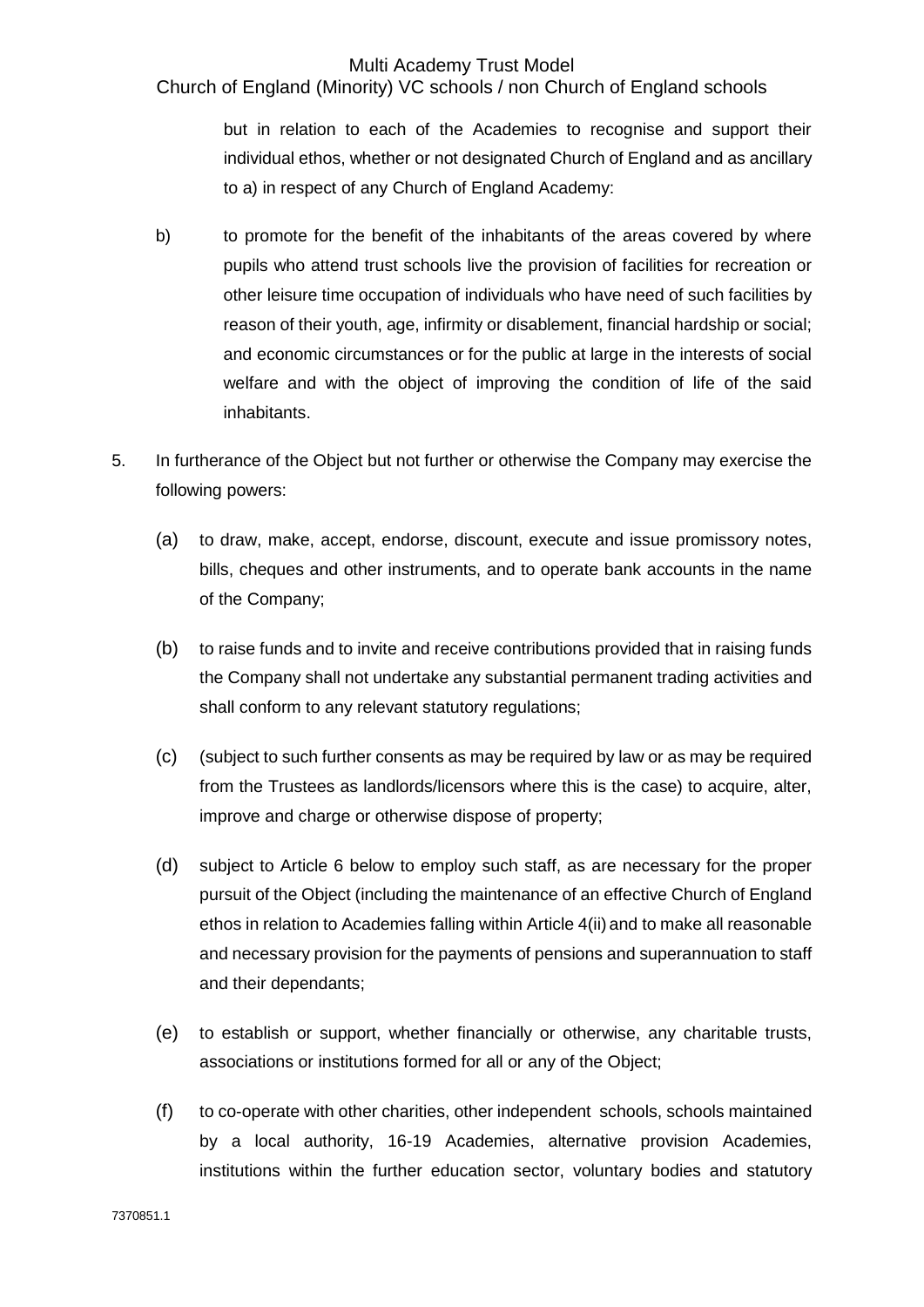Church of England (Minority) VC schools / non Church of England schools

authorities operating in furtherance of the Object and to exchange information and advice with them;

- (g) to pay out of funds of the Company the costs, charges and expenses of and incidental to the formation and registration of the Company;
- (h) to establish, maintain, carry on, manage and develop the Academies at such locations as may be unanimously agreed by the Directors;
- (i) to offer scholarships, exhibitions, prizes and awards to pupils and former pupils of any of the Academies, and otherwise to encourage and assist such pupils and former pupils;
- (j) to provide educational facilities and services to students of all ages and the wider community for the public benefit;
- (k) to carry out research into the development and application of new techniques in education and to their approach to curriculum development and delivery and to publish the results of such research, and to develop means of benefiting from application of the experience of industry, commerce, other schools and the voluntary sector to the education of pupils in academies;
- (l) subject to such consents as may be required from any Trustees or otherwise required by law and/or by any contract entered into by or on behalf of the Company, to borrow and raise money for the furtherance of the Object in such manner and on such security as the Company may think fit;
- (m) to deposit or invest any funds of the Company not immediately required for the furtherance of its Object (but to invest only after obtaining such advice from a financial expert as the Directors consider necessary and having regard to the suitability of investments and the need for diversification);
- (n) to delegate the management of investments to a financial expert, but only on terms that:
	- (i) the investment policy is set down in writing for the financial expert by the Directors;
	- (ii) every transaction is reported promptly to the Directors;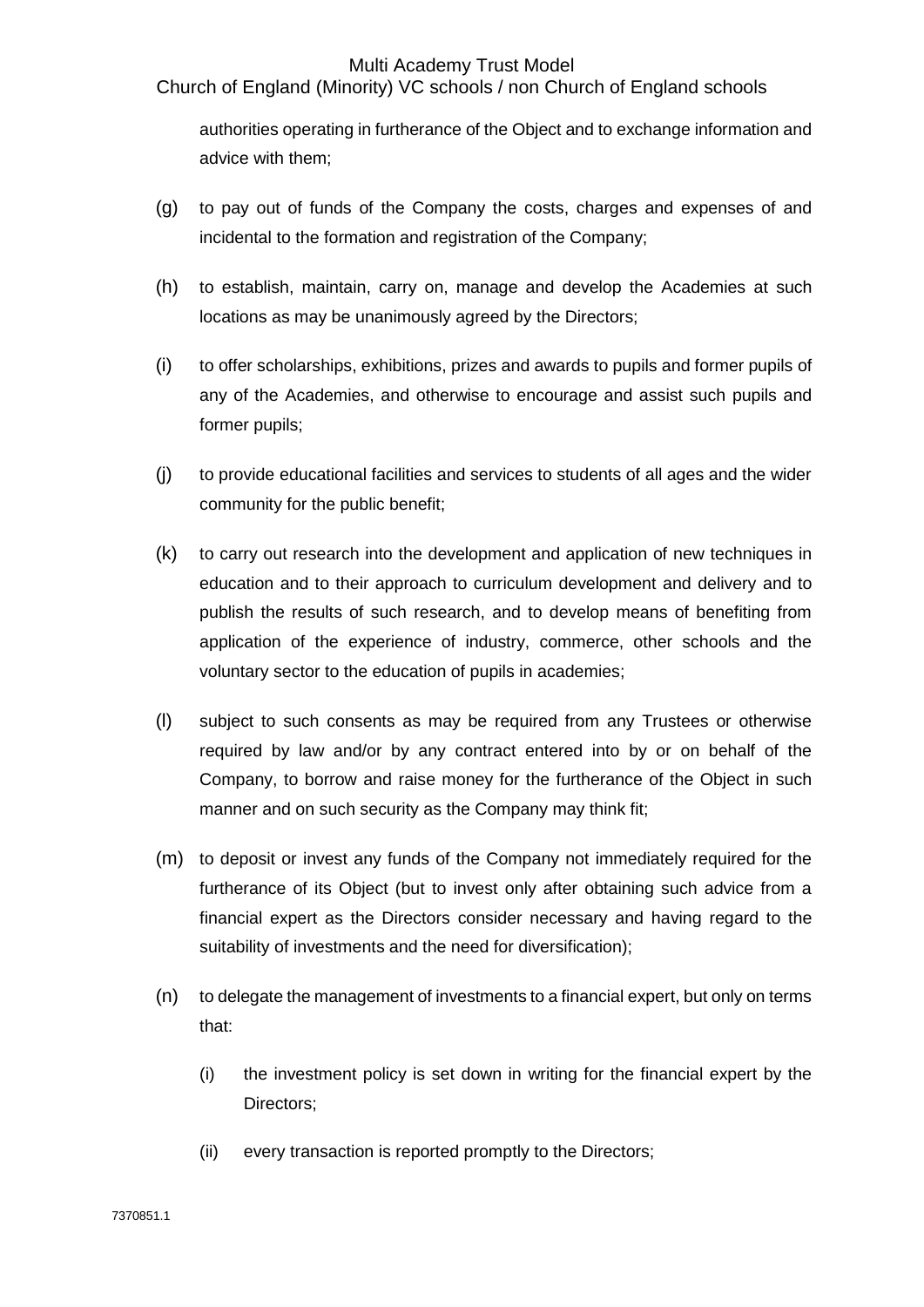Church of England (Minority) VC schools / non Church of England schools

- (iii) the performance of the investments is reviewed regularly with the Directors;
- (iv) the Directors are entitled to cancel the delegation arrangement at any time;
- (v) the investment policy and the delegation arrangement are reviewed at least once a year;
- (vi) all payments due to the financial expert are on a scale or at a level which is agreed in advance and are notified promptly to the Directors on receipt; and
- (vii) the financial expert must not do anything outside the powers of the Directors;
- (o) to arrange for investments or other property of the Company to be held in the name of a nominee company acting under the control of the Directors or of a financial expert acting under their instructions, and to pay any reasonable fee required;
- (p) to provide indemnity insurance to Directors and the members of any Local Governing Body (to the extent necessary) in accordance with, and subject to the conditions of section 232 to 235 of the Companies Act 2006, section 189 of the Charities Act 2011 or any other provision of law applicable to charitable companies and any such indemnity is limited accordingly;
- (q) to establish subsidiary companies to carry on any trade or business for the purpose of raising funds for the Company;
- (r) to do all such other lawful things as are necessary for or are incidental to or conducive to the achievement of the Object and appropriate to the religious character any of the Academies.
- 6.1 The income and property of the Company shall be applied solely towards the promotion of the Object.
- 6.2 None of the income or property of the Company may be paid or transferred directly or indirectly by way of dividend bonus or otherwise by way of profit to any member of the Company. Nonetheless a Member of the Company who is not also a Director may:
	- (a) benefit as a beneficiary of the Company;
	- (b) be paid reasonable and proper remuneration for any goods or services supplied to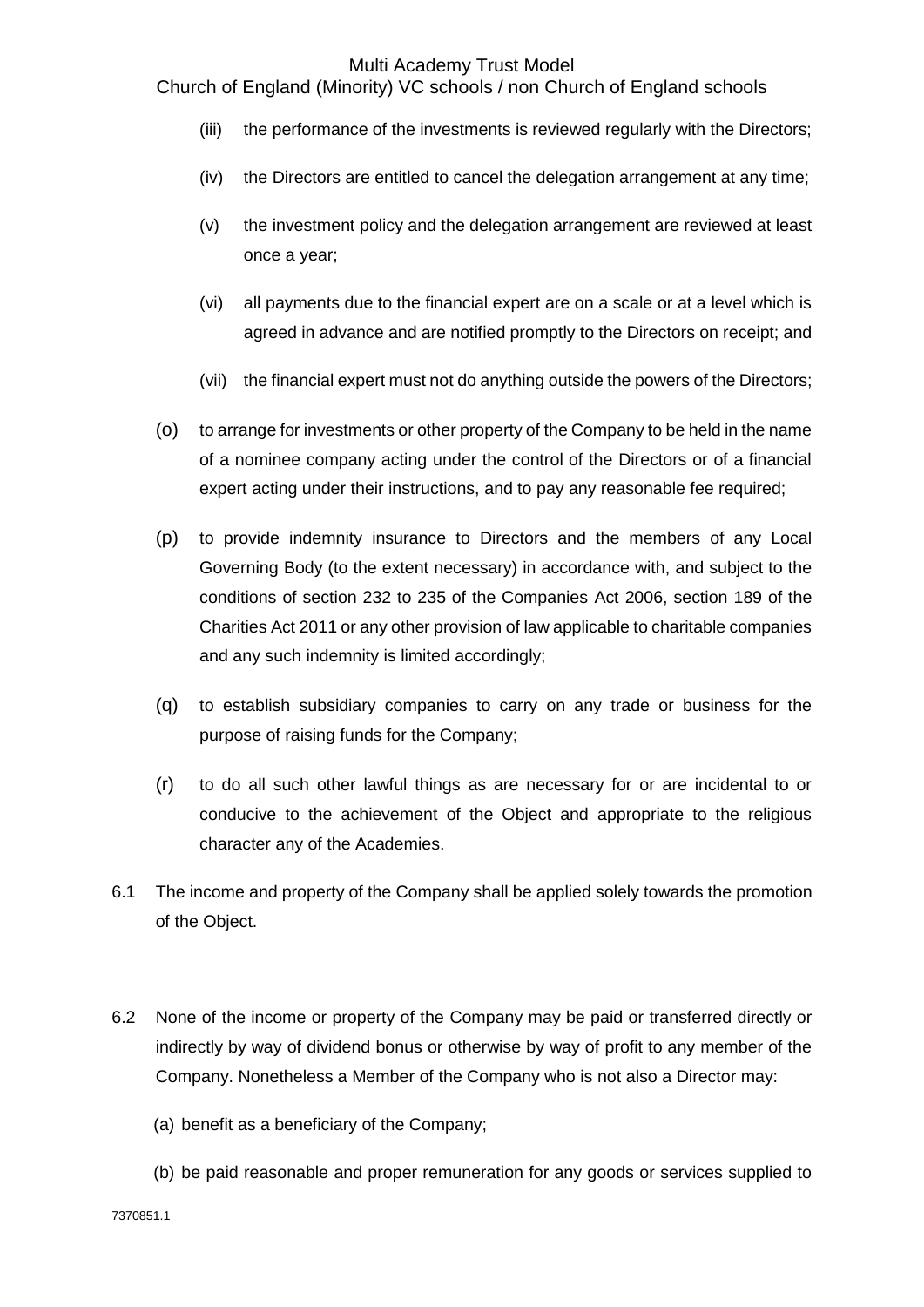Church of England (Minority) VC schools / non Church of England schools

the Company;

- (c) be paid rent for premises let by the Member of the Company if the amount of the rent and other terms of the letting are reasonable and proper; and
- (d) be paid interest on money lent to the Company at a reasonable and proper rate, such rate not to exceed 2 per cent per annum below the base lending rate of a UK clearing bank selected by the Directors, or 0.5%, whichever is the higher.
- 6.3 A Director may benefit from any indemnity insurance purchased at the Company's expense to cover the liability of the Directors which by virtue of any rule of law would otherwise attach to them in respect of any negligence, default or breach of trust or breach of duty of which they may be guilty in relation to the Company: provided that any such insurance shall not extend to:
	- (i) any claim arising from any act or omission which Directors knew to be a breach of trust or breach of duty or which was committed by the Directors in reckless disregard to whether it was a breach of trust or breach of duty or not; and
	- (ii) provided also that any such insurance shall not extend to the costs of any unsuccessful defence to a criminal prosecution brought against the Directors in their capacity as directors of the Company.

Further, this Article does not authorise a Director to benefit from any indemnity insurance that would be rendered void by any provision of the Companies Act 2006, the Charities Act 2011 or any other provision of law.

- 6.4 A company, which has shares listed on a recognised stock exchange and of which any one Director holds no more than 1% of the issued capital of that company, may receive fees, remuneration or other benefit in money or money's worth from the Company.
- 6.5 A Director may at the discretion of the Directors be reimbursed from the property of the Company for reasonable expenses properly incurred by him or her when acting on behalf of the Company, but excluding expenses in connection with foreign travel.
- 6.6 No Director may:
	- (a) buy any goods or services from the Company;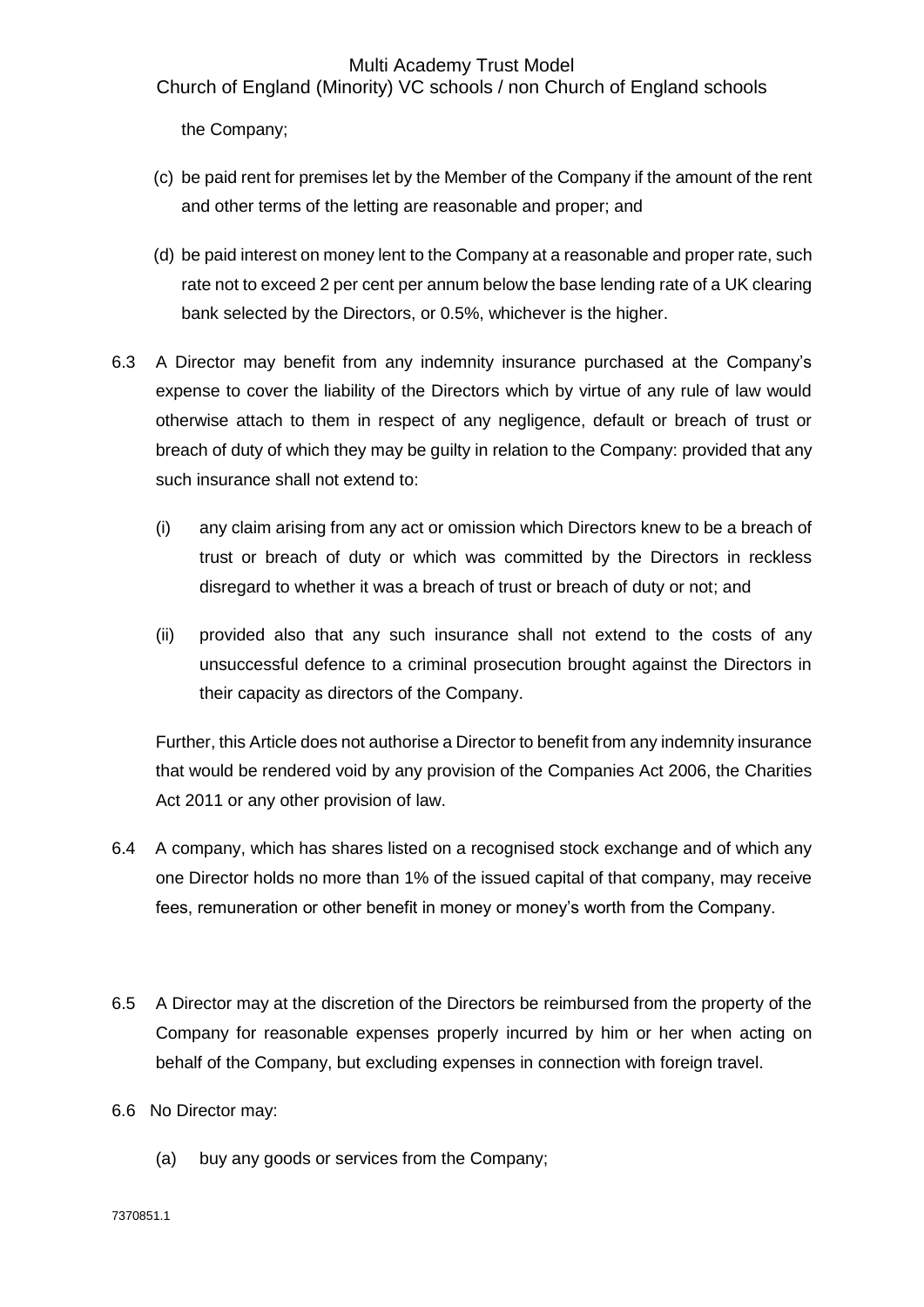Church of England (Minority) VC schools / non Church of England schools

- (b) sell goods, services, or any interest in land to the Company;
- (c) be employed by, or receive any remuneration from the Company other than the Chief Executive Officer and any Staff Director whose employment and/or remuneration is subject to the procedure and conditions in Article 6.8 and 6.8A;
- (d) receive any other financial benefit from the Company unless:
	- (i) the payment is permitted by Article 6.7 and the Directors follow the procedure and observe the conditions set out in Article 6.8; or
	- (ii) the Directors obtain the prior written approval of the Charity Commission and fully comply with any procedures it prescribes.
- 6.7 Subject to Article 6.8, a Director may:
	- (a) receive a benefit from the Company in the capacity of a beneficiary of the Company;
	- (b) be employed by the Company or enter into a contract for the supply of goods or services to the Company, other than for acting as a Director;
	- (c) receive interest on money lent to the Company at a reasonable and proper rate not exceeding 2% per annum below the base rate of a clearing bank to be selected by the Directors, or 0.5%, whichever is the higher; and
	- (d) receive rent for premises let by the Director to the Company if the amount of the rent and the other terms of the lease are reasonable and proper.
- 6.8 The Company and its Directors may only rely upon the authority provided by Article 6.7 if each of the following conditions is satisfied:
	- (a) the remuneration or other sums paid to the Director do not exceed an amount that is reasonable in all the circumstances.
	- (b) the Director is absent from the part of any meeting at which there is discussion of:
		- (i) his or her employment, remuneration, or any matter concerning the contract, payment or benefit; or
		- (ii) his or her performance in the employment, or his or her performance of the contract; or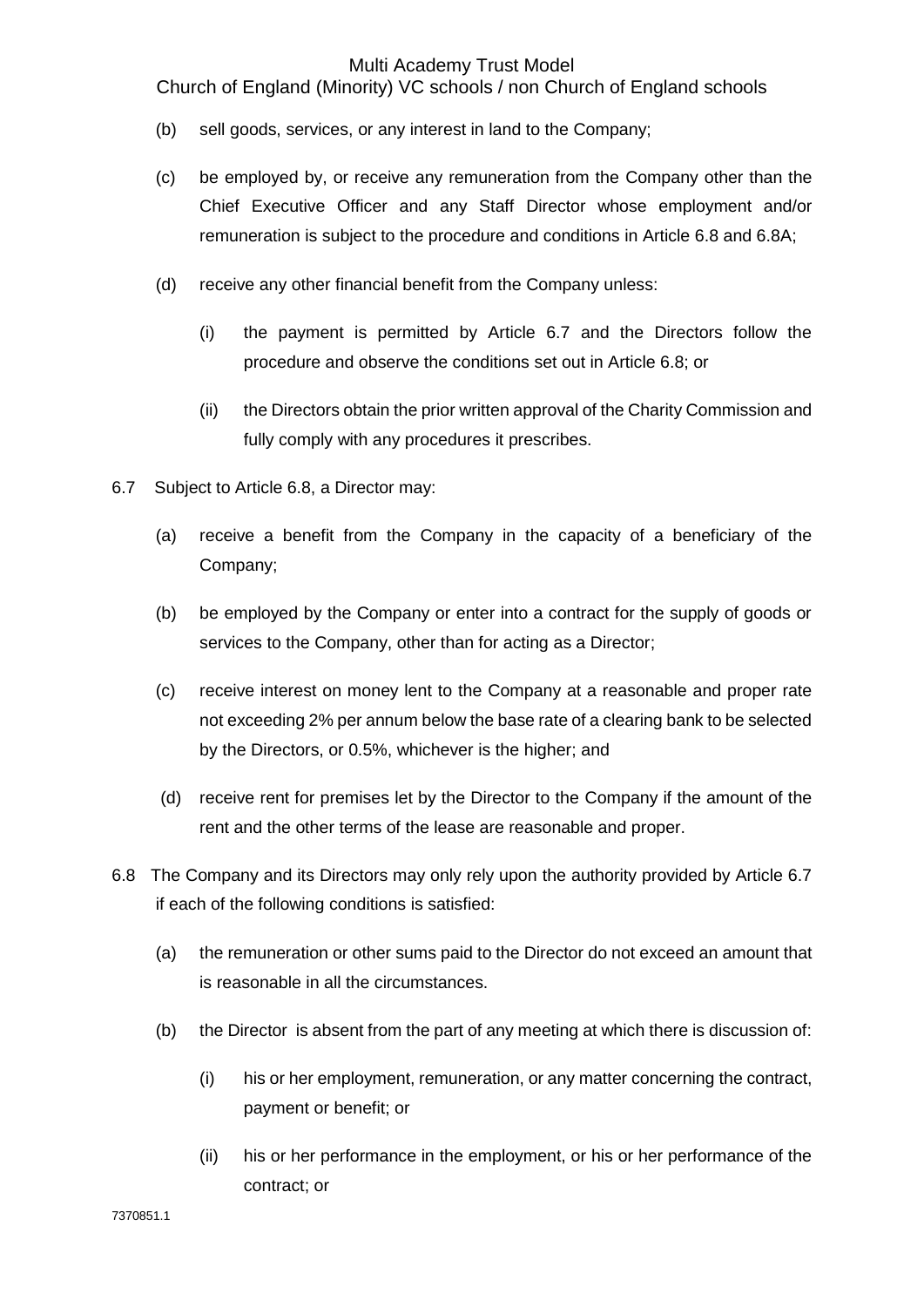Church of England (Minority) VC schools / non Church of England schools

- (iii) any proposal to enter into any other contract or arrangement with him or her or to confer any benefit upon him or her that would be permitted under Article 6.7; or
- (iv) any other matter relating to a payment or the conferring of any benefit permitted by Article 6.7;
- (c) the Director does not vote on any such matter and is not to be counted when calculating whether a quorum of Directors is present at the meeting;
- (d) save in relation to employing or contracting with the Chief Executive Officer the other Directors are satisfied that it is in the interests of the Company to employ or to contract with that Director rather than with someone who is not a Director. In reaching that decision the Directors must balance the advantage of employing a Director against the disadvantages of doing so (especially the loss of the Director's services as a result of dealing with the Director's conflict of interest);
- (e) the reason for their decision is recorded by the Directors in the minute book; and
- (f) a majority of the Directors then in office have received no such payments or benefit.
- 6.8A The provision in Article 6.6(c) that no Director may be employed by or receive any remuneration from the Company (other than the Chief Executive Officer) does not apply to an employee of the Company who is subsequently elected or appointed as a Director save that this Article shall only allow such a Director to receive remuneration or benefit from the Company in his capacity as an employee of the Company and provided that the procedure as set out in Articles 6.8(b)(i), (ii) and 6.8 (c) is followed.
- 6.9 In Articles 6.2 6.9:
	- (a) "company" shall include any company in which the Company:
		- holds more than 50% of the shares; or
		- controls more than 50% of the voting rights attached to the shares; or
		- has the right to appoint one or more Directors to the Board of the Company:
	- (b) "Director" shall include any child, stepchild, parent, grandchild, grandparent, brother, sister or spouse of the Director or any person living with the Director as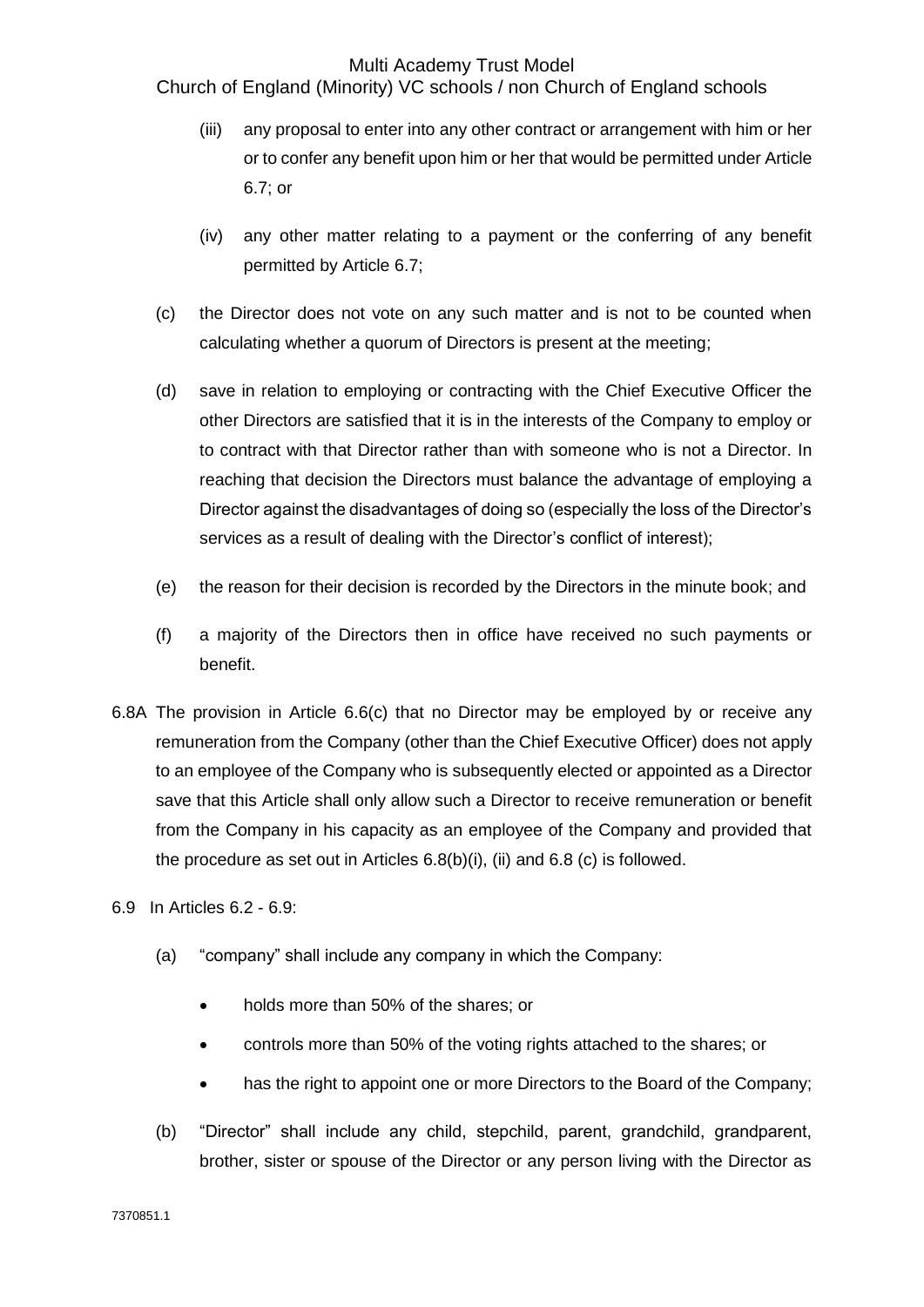Church of England (Minority) VC schools / non Church of England schools

his or her partner;

- (c) the employment or remuneration of a Director includes the engagement or remuneration of any firm or company in which the Director is:
	- (i) a partner;
	- (ii) an employee;
	- (iii) a consultant;
	- (iv) a director;
	- (v) a member; or
	- (vi) a shareholder, unless the shares of the company are listed on a recognised stock exchange and the Director holds less than 1% of the issued capital.
- 7. The liability of the members of the Company is limited.
- 8. Every Member of the Company undertakes to contribute such amount as may be required (not exceeding £10) to the Company's assets if it should be wound up while he or she is a Member or within one year after he or she ceases to be a Member, for payment of the Company's debts and liabilities before he or she ceases to be a Member, and of the costs, charges and expenses of winding up, and for the adjustment of the rights of the contributories among themselves.
- 9. If the Company is wound up or dissolved and after all its debts and liabilities (including any under section 2 of the Academies Act 2010) have been satisfied there remains any property it shall not be paid to or distributed among the Members of the Company, but shall be given or transferred to some other charity or charities having objects similar to the Object which prohibits the distribution of its or their income and property to an extent at least as great as is imposed on the Company by Article 6 above, chosen by the Members of the Company at or before the time of dissolution and if that cannot be done then to some other charitable object.
- 10. No alteration or addition shall be made to or in the provisions of the Memorandum and/or Articles without the written consent of the Trustees and CDET.
- 11. No alteration or addition shall be made to or in the provisions of the Articles which would have the effect (a) that the Company would cease to be a company to which section 60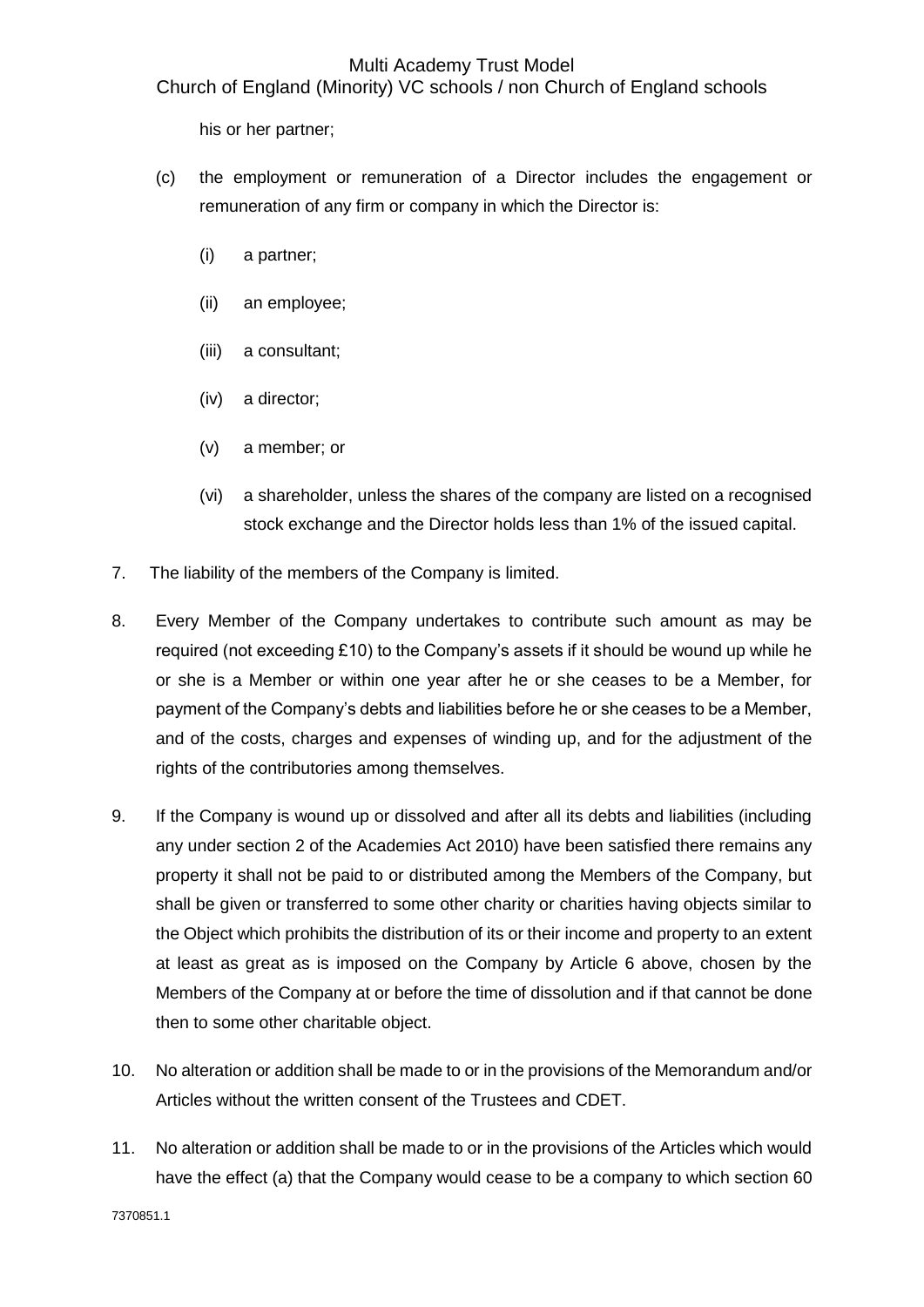Church of England (Minority) VC schools / non Church of England schools

of the Companies Act 2006 applies; or (b) that the Company would cease to be a charity; or (c) might weaken the maintenance of an effective ethos pertinent to the character of any of the Academies.

#### **MEMBERS**

- 12. The Members of the Company shall comprise:
	- (a) CDET acting corporately by hand of one of its Directors;
	- (b) the chairman of the Directors;
	- (c) Lesley Birch;
	- (d) Paul Marshall;
	- (e) any person appointed under any of Articles 16, 16A or 16B.
- 13. Each of the persons entitled to appoint Members in Article 12 shall have the right from time to time by written notice delivered to the Office to remove any Member appointed by them and to appoint a replacement Member to fill a vacancy whether resulting from such removal or otherwise.
- 14. If any of the persons entitled to appoint Members in Article 12:
	- (a) in the case of an individual, die or become legally incapacitated;
	- (b) in the case of a corporate entity, cease to exist and are not replaced by a successor institution; or
	- (c) becomes insolvent or makes any arrangement or composition with their creditors generally,

their right to appoint Members under these Articles shall vest in the remaining Members.

- 15. Membership will terminate automatically if:
	- (a) a Member (which is a corporate entity) ceases to exist and is not replaced by a successor institution;
	- (b) a Member (who is an individual) dies or becomes incapable by reason of illness or injury of managing and administering his or her own affairs; or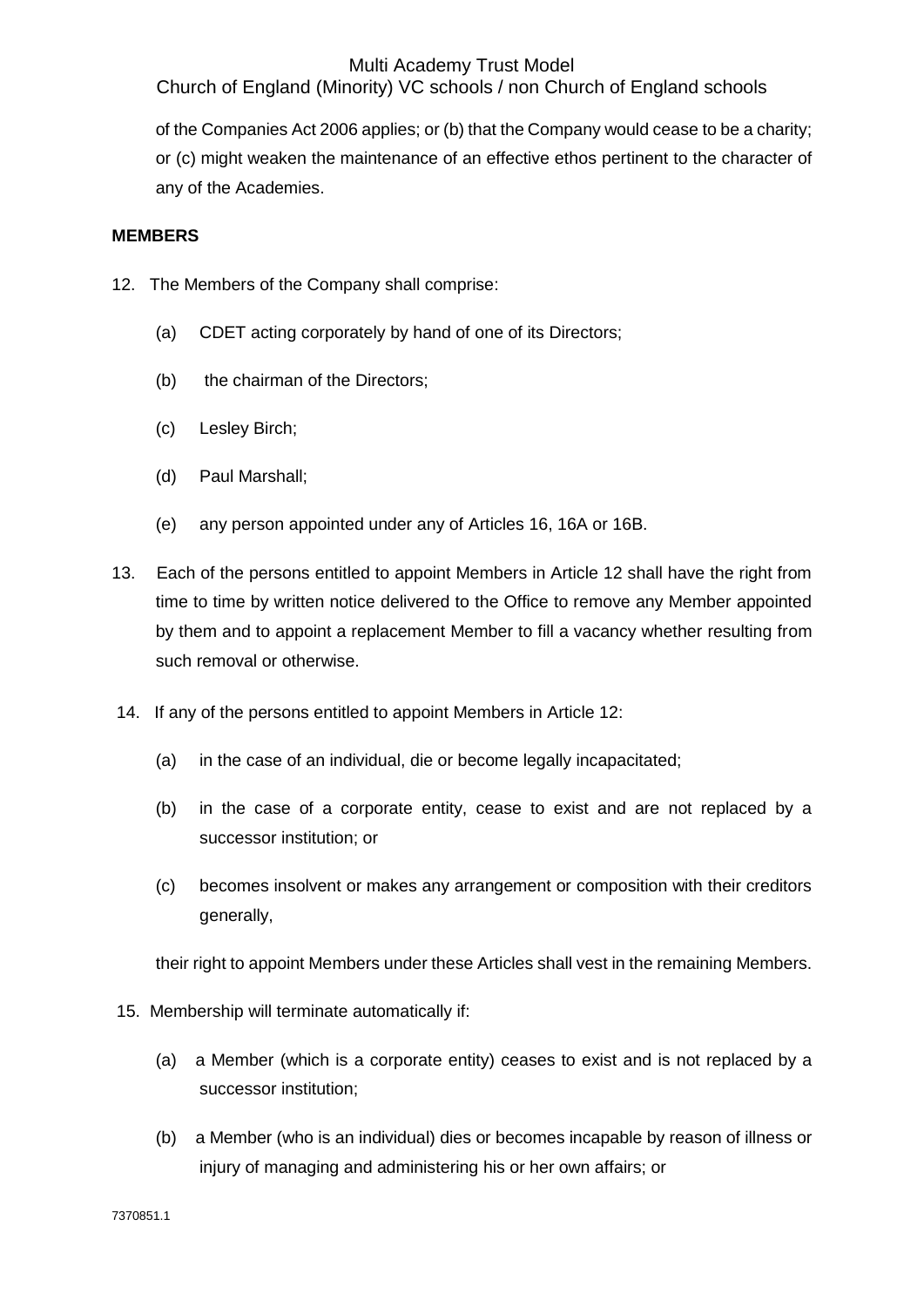Church of England (Minority) VC schools / non Church of England schools

- (c) a Member becomes insolvent or makes any arrangement or composition with that Member's creditors generally.
- 15A. The Members may agree unanimously in writing (with the exception of the signatory to be removed) to remove any Member who is a signatory to the Memorandum (save that this provision shall not apply to CDET) provided that it is in the interests of the Company to remove such a Member.
- 16. The Members with the written consent of the Diocesan Board of Education may agree by passing a special resolution in writing to appoint such additional Members as they think fit and may agree by passing a special resolution in writing to remove any such additional Members provided that such appointment or removal is in the interests of the Company.
- 16A. Upon the resignation or removal of any Member (including a signatory to the Memorandum) other than CDET or a member appointed by CDET, the Members shall appoint (by majority) a replacement Member if required to ensure that the number of Members appointed to represent the interests of Church of England shall not exceed 25% of the total number of Members and ensuring that any appointment is in accordance with any agreement reached with CDET in respect of any Church Academy.
- 16B. If the number of Members appointed to represent the interests of the Church of England is less than 25% of the total number of Members then CDET may appoint an additional Member provided that the total proportion of Members appointed to represent the interests of the Church of England does not exceed 2*5%* of the total number of Members.
- 17. Every person nominated to be a Member of the Company shall either sign a written consent to become a Member or sign the register of Members on becoming a Member.
- 18. Any Member may resign provided that after such resignation the number of Members is not less than three. A Member shall cease to be one immediately on the receipt by the Company of a notice in writing signed by the person or persons entitled to remove him under Articles 13 or 16 provided that no such notice shall take effect when the number of Members is less than three unless it contains or is accompanied by the appointment of a replacement Member.

## **GENERAL MEETINGS**

19. The Company shall hold an Annual General Meeting each year in addition to any other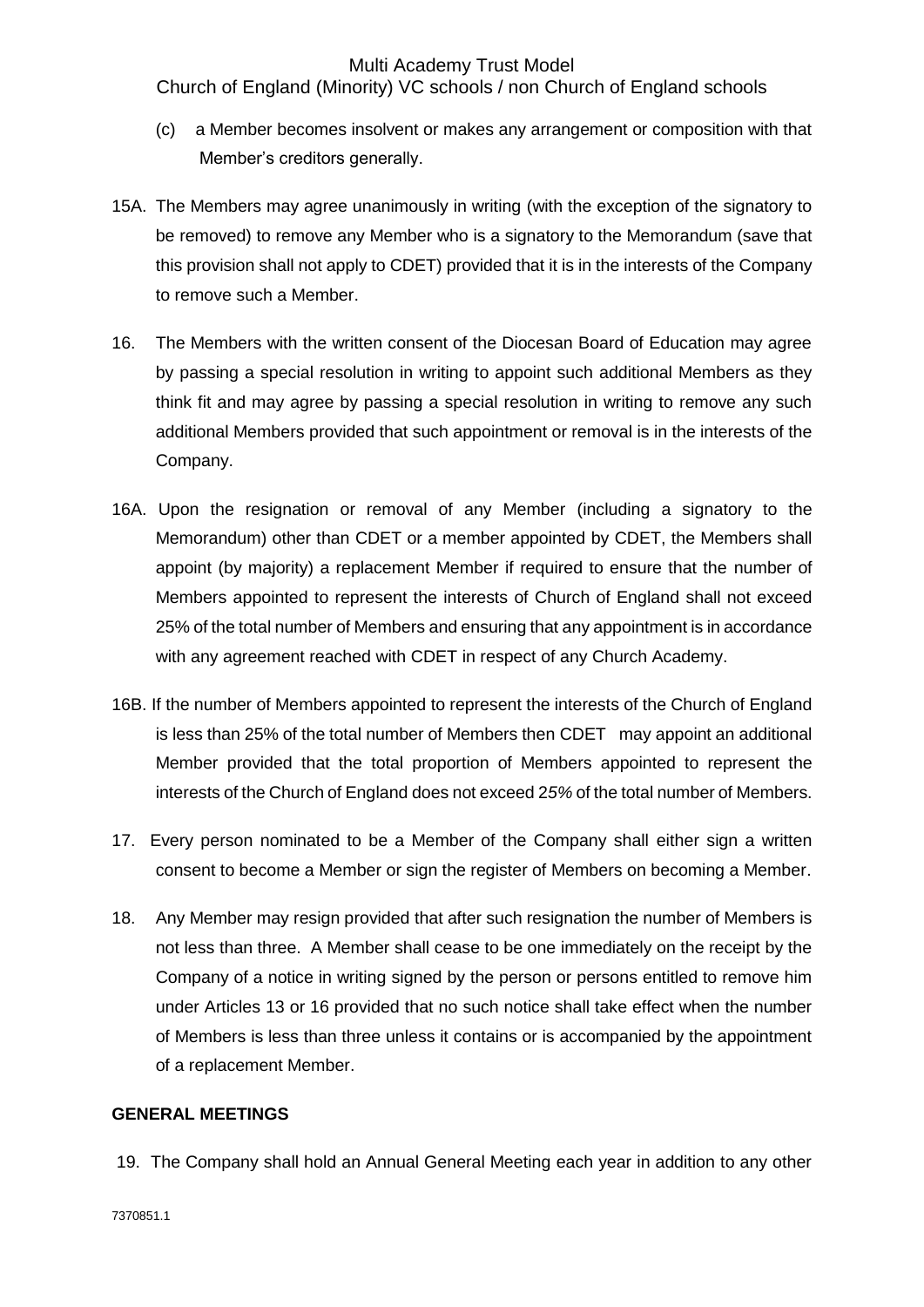Church of England (Minority) VC schools / non Church of England schools

meetings in that year, and shall specify the meeting as such in the notices calling it; and not more than fifteen months shall elapse between the date of one Annual General Meeting of the Company and that of the next. Provided that so long as the Company holds its first Annual General Meeting within eighteen months of its incorporation, it need not hold it in the year of its incorporation or in the following year. The Annual General Meeting shall be held at such time and place as the Directors shall appoint. All general meetings other than Annual General Meetings shall be called General Meetings.

20. The Directors may call general meetings and, on the requisition of Members pursuant to the provisions of the Companies Act 2006, shall forthwith proceed to convene a general meeting in accordance with that Act. If there are not within the United Kingdom sufficient Directors to call a general meeting, any Director or any Member of the Company may call a general meeting.

# **NOTICE OF GENERAL MEETINGS**

21. General meetings shall be called by at least fourteen clear days' notice but a general meeting may be called by shorter notice if it is so agreed by a majority in number of Members having a right to attend and vote and together representing not less than 90% of the total voting rights at that meeting.

The notice shall specify the time and place of the meeting and the general nature of the business to be transacted and, in the case of an Annual General Meeting, shall specify the meeting as such. The notice shall also state that the Member is entitled to appoint a proxy.

The notice shall be given to all the Members, to the Directors and auditors.

22. The accidental omission to give notice of a meeting to, or the non-receipt of notice of a meeting by, any person entitled to receive notice shall not invalidate the proceedings at that meeting.

# **PROCEEDINGS AT GENERAL MEETINGS**

23. No business shall be transacted at any meeting unless a quorum is present. A Member counts towards the quorum by being present either in person or by proxy. Two persons entitled to vote upon the business to be transacted, each being a Member or a proxy of a Member or a duly authorised representative of a Member organisation shall constitute a quorum.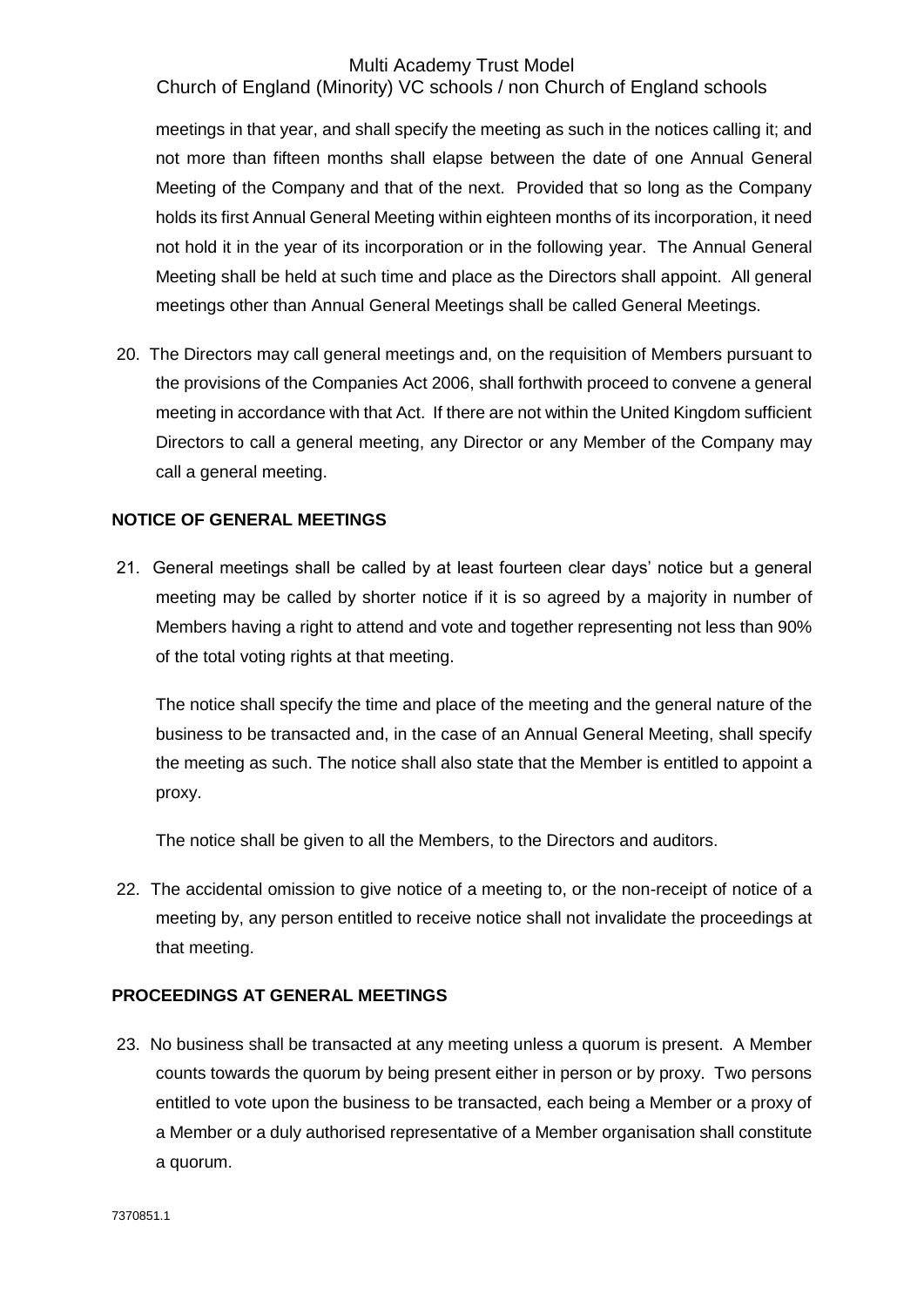Church of England (Minority) VC schools / non Church of England schools

- 24. If a quorum is not present within half an hour from the time appointed for the meeting, or if during a meeting a quorum ceases to be present, the meeting shall stand adjourned to the same day in the next week at the same time and place or to such time and place as the Directors may determine.
- 25. If present, the chairman, if any, of the Directors shall preside as chairman of the meeting.
- 26. If the chairman of the Directors is not present within fifteen minutes after the time appointed for holding the meeting, the Members present and entitled to vote shall choose one of their number to be chairman.
- 27. A Director shall, notwithstanding that he is not a Member, be entitled to attend and speak at any general meeting.
- 28. The chairman may, with the consent of a majority of the Members at a meeting at which a quorum is present (and shall if so directed by the meeting), adjourn the meeting from time to time and from place to place, but no business shall be transacted at any adjourned meeting other than the business which might properly have been transacted at the meeting had the adjournment not taken place. When a meeting is adjourned for fourteen days or more, at least seven clear days' notice shall be given specifying the time and place of the adjourned meeting and the general nature of the business to be transacted. Otherwise it shall not be necessary to give any such notice.
- 29. A resolution put to the vote of the meeting shall be decided on a show of hands unless before, or on the declaration of the result of the show of hands, a poll is duly demanded. Subject to the provisions of the Companies Act 2006, a poll may be demanded:
	- (a) by the chairman; or
	- (b) by at least two Members having the right to vote at the meeting; or
	- (c) by a Member or Members representing not less than one-tenth of the total voting rights of all the Members having the right to vote at the meeting.
- 30. Unless a poll is duly demanded a declaration by the chairman that a resolution has been carried or carried unanimously, or by a particular majority, or lost, or not carried by a particular majority and an entry to that effect in the minutes of the meeting shall be conclusive evidence of the fact without proof of the number or proportion of the votes recorded in favour of or against such resolution.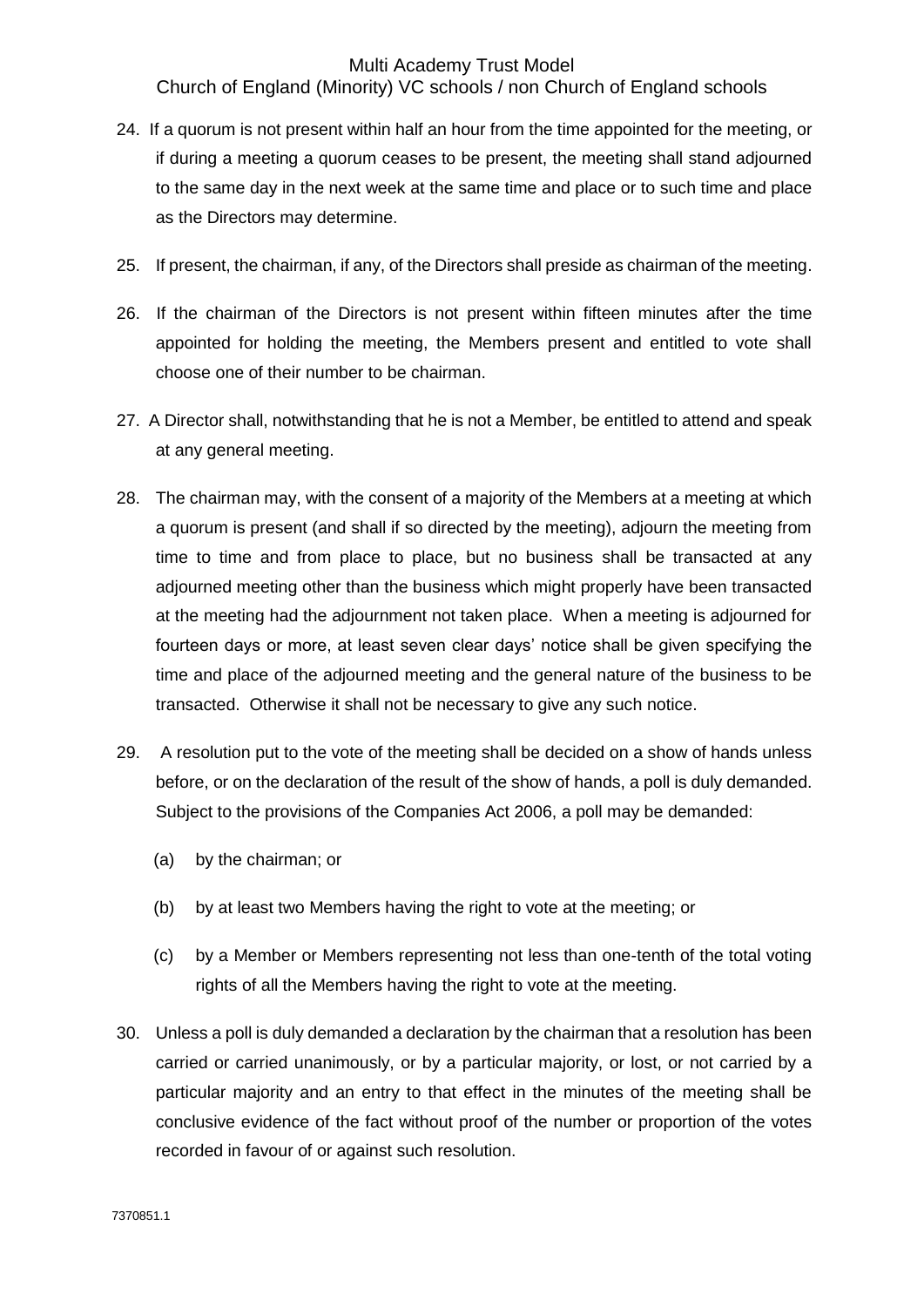Church of England (Minority) VC schools / non Church of England schools

- 31. The demand for a poll may be withdrawn, before the poll is taken, but only with the consent of the chairman. The withdrawal of a demand for a poll shall not invalidate the result of a show of hands declared before the demand for the poll was made.
- 32. A poll shall be taken as the chairman directs and he may appoint scrutineers (who need not be Members) and fix a time, date and place for declaring the results. The result of the poll shall be deemed to be the resolution of the meeting at which the poll was demanded.
- 33. A poll demanded on the election of the chairman or on a question of adjournment shall be taken immediately. A poll demanded on any other question shall be taken either immediately or at such time, date and place as the chairman directs not being more than thirty days after the poll is demanded. The demand for a poll shall not prevent continuance of a meeting for the transaction of any business other than the question on which the poll is demanded. If a poll is demanded before the declaration of the result of a show of hands and the demand is duly withdrawn, the meeting shall continue as if the demand had not been made.
- 34. No notice need be given of a poll not taken immediately if the time and place at which it is to be taken are announced at the meeting at which it is demanded. In other cases at least seven clear days' notice shall be given specifying the time and place at which the poll is to be taken.
- 35. A resolution in writing agreed by such number of members as required if it had been proposed at a general meeting shall be as effectual as if it had been passed at a general meeting duly convened and held provided that a copy of the proposed resolution has been sent to every Member. The resolution may consist of several instruments in the like form each agreed by one or more Members.

# **VOTES OF MEMBERS**

- 36. On the show of hands every Member present in person shall have one vote. On a poll every Member present in person or by proxy shall have one vote.
- 37. Not used.
- 38. No Member shall be entitled to vote at any general meeting unless all moneys then payable by him to the Company have been paid.

7370851.1 39. No objections shall be raised to the qualification of any person to vote at any general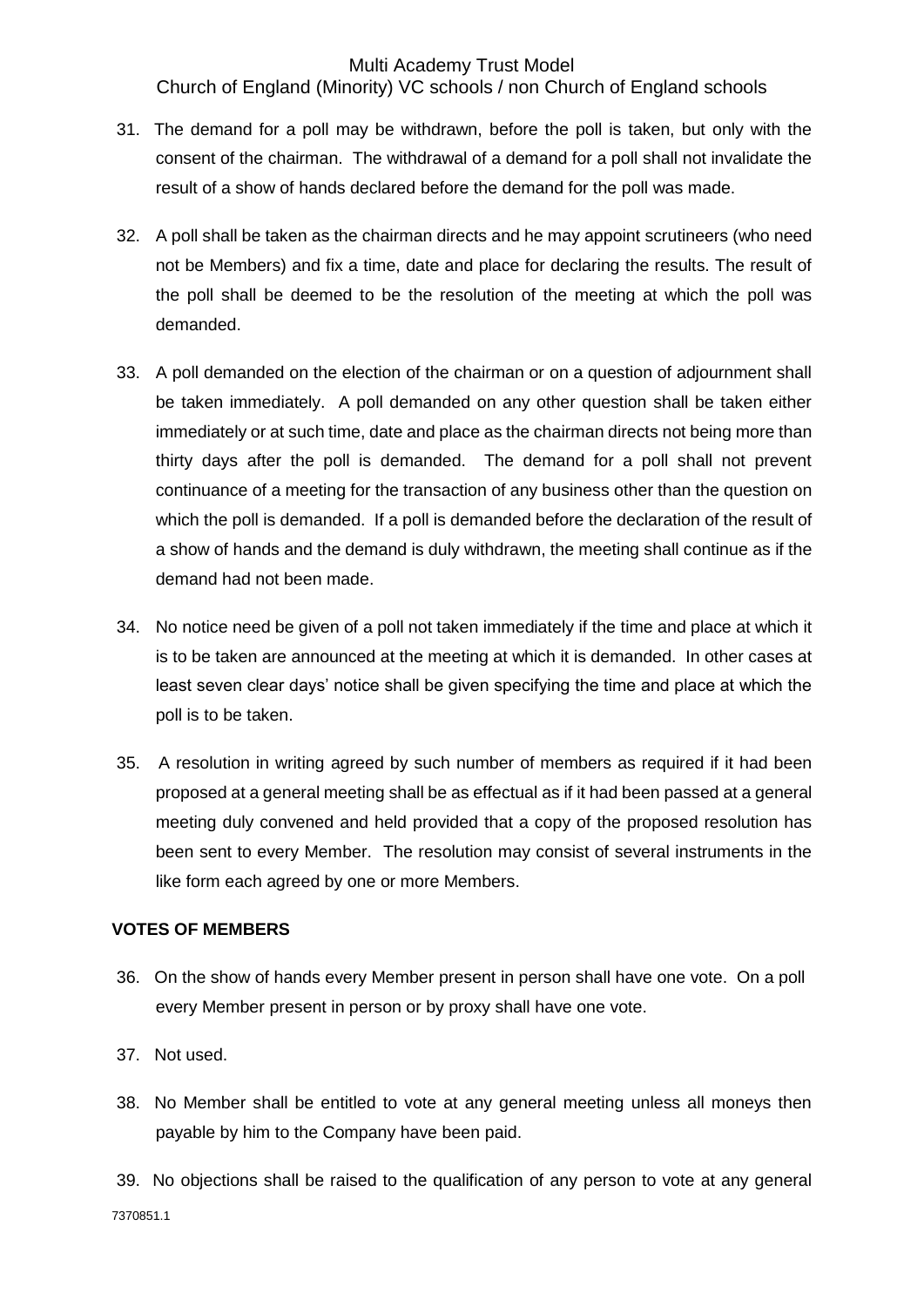Church of England (Minority) VC schools / non Church of England schools

meeting except at the meeting or adjourned meeting at which the vote objected to is tendered, and every vote not disallowed at the meeting shall be valid. Any objection made in due time shall be referred to the chairman whose decision shall be final and conclusive.

40. An instrument appointing a proxy shall be in writing, signed by or on behalf of the appointer and shall be in the following form (or in a form as near thereto as circumstances allow or in any other form which is usual or which the Directors may approve) -

> "I/We, …….., of ………, being a Member/Members of the above named Company, hereby appoint …… of ……, or in his absence, ……… of …… as my/our proxy to attend, speak and vote in my/our name[s] and on my/our behalf at the annual general meeting/ general meeting of the Company to be held on …..20[ ], and at any adjournment thereof.

Signed on ….. 20[ ]"

41. Where it is desired to afford Members an opportunity of instructing the proxy how he shall act the instrument appointing a proxy shall be in the following form (or in a form as near thereto as circumstances allow or in any other form which is usual or which the Directors may approve) -

> "I/We, ……., of ……., being a Member/Members of the above-named Company, hereby appoint .... of ......., or in his absence, ..... of ......, as my/our proxy to attend, speak and vote in my/our name[s] and on my/our behalf at the annual general meeting/ general meeting of the Company, to be held on …. 20[ ], and at any adjournment thereof.

This form is to be used in respect of the resolutions mentioned below as follows:

Resolution No. 1 \*for \* against

Resolution No. 2 \*for \* against.

\* Strike out whichever is not desired.

Unless otherwise instructed, the proxy may vote as he thinks fit or abstain from voting,

Signed on …. 20[ ]"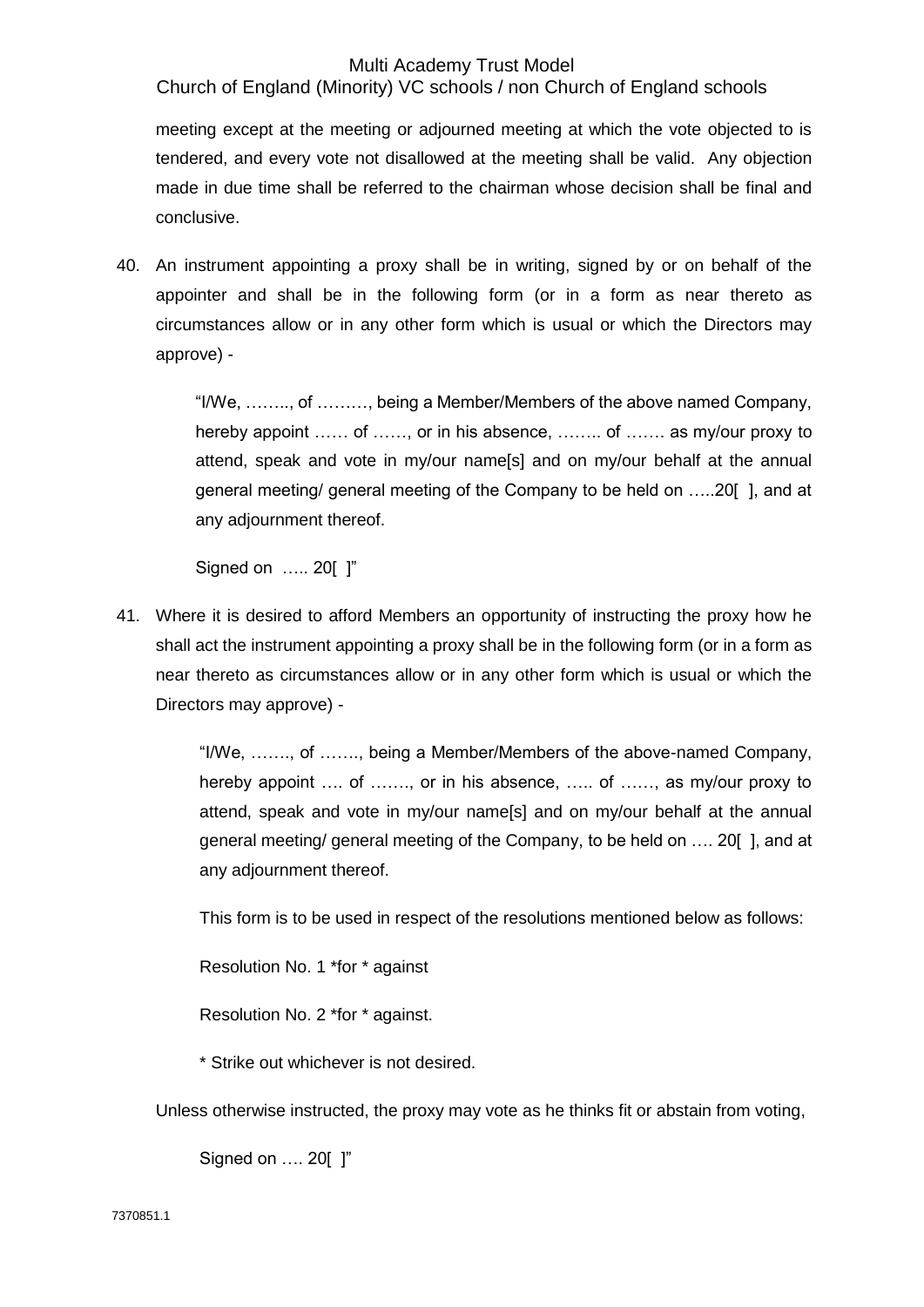Church of England (Minority) VC schools / non Church of England schools

- 42. The instrument appointing a proxy and any authority under which it is signed or a copy of such authority certified by a notary or in some other way approved by the Members may:
	- (a) be deposited at the office or at such other place within the United Kingdom as is specified in the notice convening the meeting or in any instrument of proxy sent out by the Company in relation to the meeting not less than 48 hours before the time for holding the meeting or adjourned meeting at which the person named in the instrument proposes to vote; or
	- (b) in the case of a poll taken more than 48 hours after it is demanded, be deposited as aforesaid after the poll has been demanded and not less than 24 hours before the time appointed for the taking of the poll; or
	- (c) where the poll is not taken forthwith but is taken not more than 48 hours after it was demanded, be delivered at the meeting at which the poll was demanded to the chairman or to the Clerk or to any Director,

and an instrument of proxy which is not deposited or delivered in a manner so permitted shall be invalid.

- 43. A vote given or poll demanded by proxy or by the duly authorised representative of a corporation shall be valid notwithstanding the previous determination of the authority of the person voting or demanding a poll unless notice of the determination was received by the Company at the office or at such other place at which the instrument of proxy was duly deposited before the commencement of the meeting or adjourned meeting at which the vote given or the poll demanded or (or in the case of a poll taken otherwise than on the same day as the meeting or adjourned meeting) the time appointed for taking the poll.
- 44. Any organisation which is a Member of the Company may by resolution of its board of directors or other governing body authorise such person as it thinks fit to act as its representative at any meeting of the Company, and the person so authorised shall be entitled to exercise the same powers on behalf of the organisation which he represents as that organisation could exercise if it were an individual Member of the Company.

# **DIRECTORS**

45. The number of Directors shall be not less than three nor more than 11.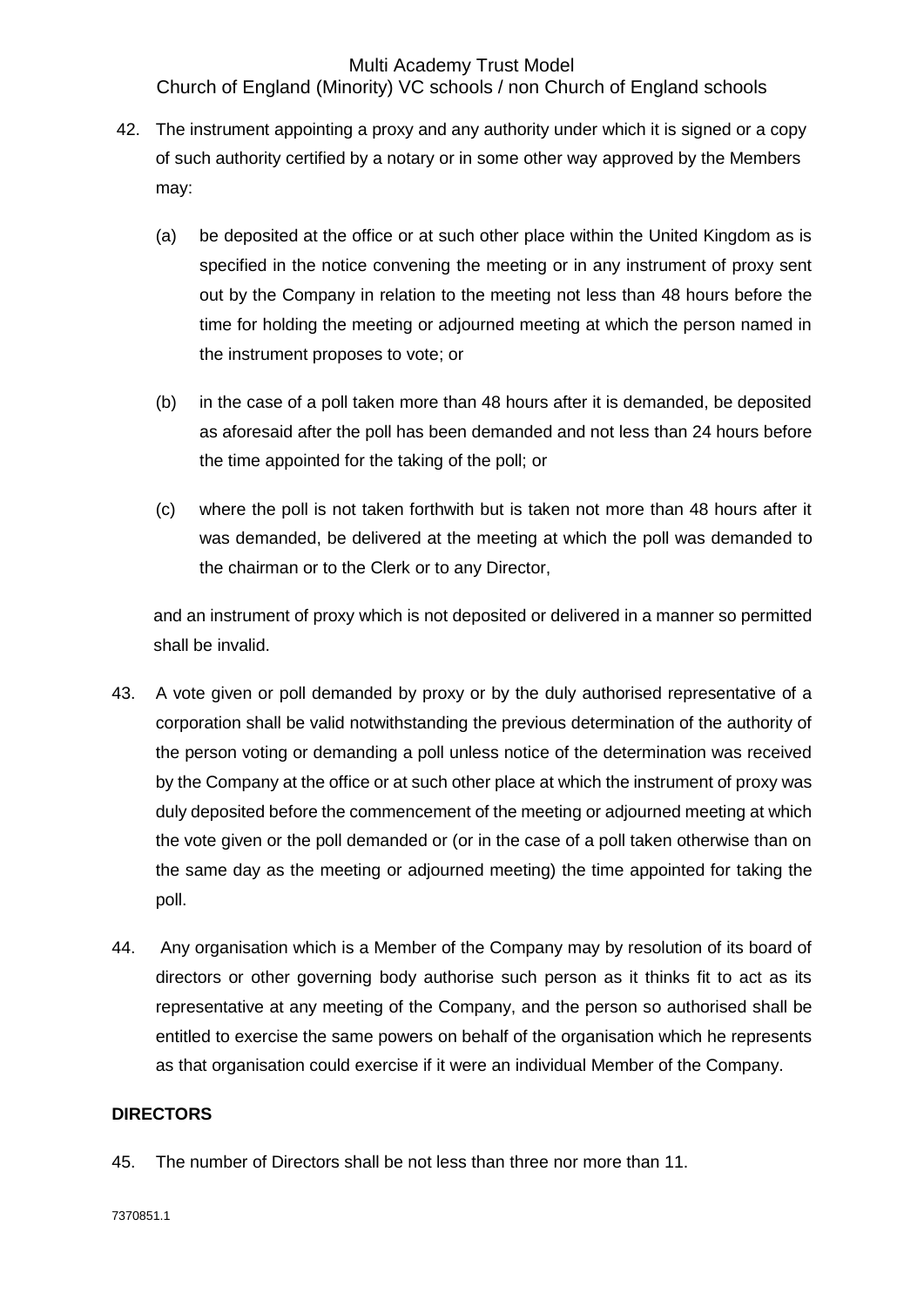Church of England (Minority) VC schools / non Church of England schools

- 46. Subject to Articles 48-49, the Company shall have the following Directors:
	- (a) Up to 8 Directors, appointed under Articles 50 and 50AA combined
	- (b) The Chief Executive Officer; and
	- (c) Parent Directors if appointed under Articles 53-56 in the event that no provision is made for parent representatives on Local Governing Bodies under Article 101A.
- 47. The Company may also have any Co-opted Director appointed under Article 58.
- 48. The first Directors shall be those persons named in the statement delivered pursuant to sections 9 and 12 of the Companies Act 2006.
- 49. Future Directors shall be appointed or elected, as the case may be, under these Articles. Where it is not possible for such a Director to be appointed or elected due to the fact that an Academy has not yet been established, then the relevant Article or part thereof shall not apply.

## **APPOINTMENT OF DIRECTORS**

- 50. The Members shall appoint up to 8 Directors of whom no fewer than 2 are appointed with the agreement of CDET and provided that those appointed with the agreement of CDET would not thereby exceed 25% of the total number of Directors. The Directors appointed by the Members with the agreement of CDET shall be referred to as the Diocesan Directors. The Diocesan Directors' responsibilities include, but are not limited to, ensuring that an effective Church of England ethos is maintained within any Church Academy and that the Company honours any agreement reached with CDET for the operation and oversight of a Church Academy.
- 51. Not used.
- 52. Not used.

## **PARENT DIRECTORS**

53. In circumstances where the Directors have not appointed Local Governing Bodies in respect of the Academies as envisaged in Article 101A there shall be a minimum of 2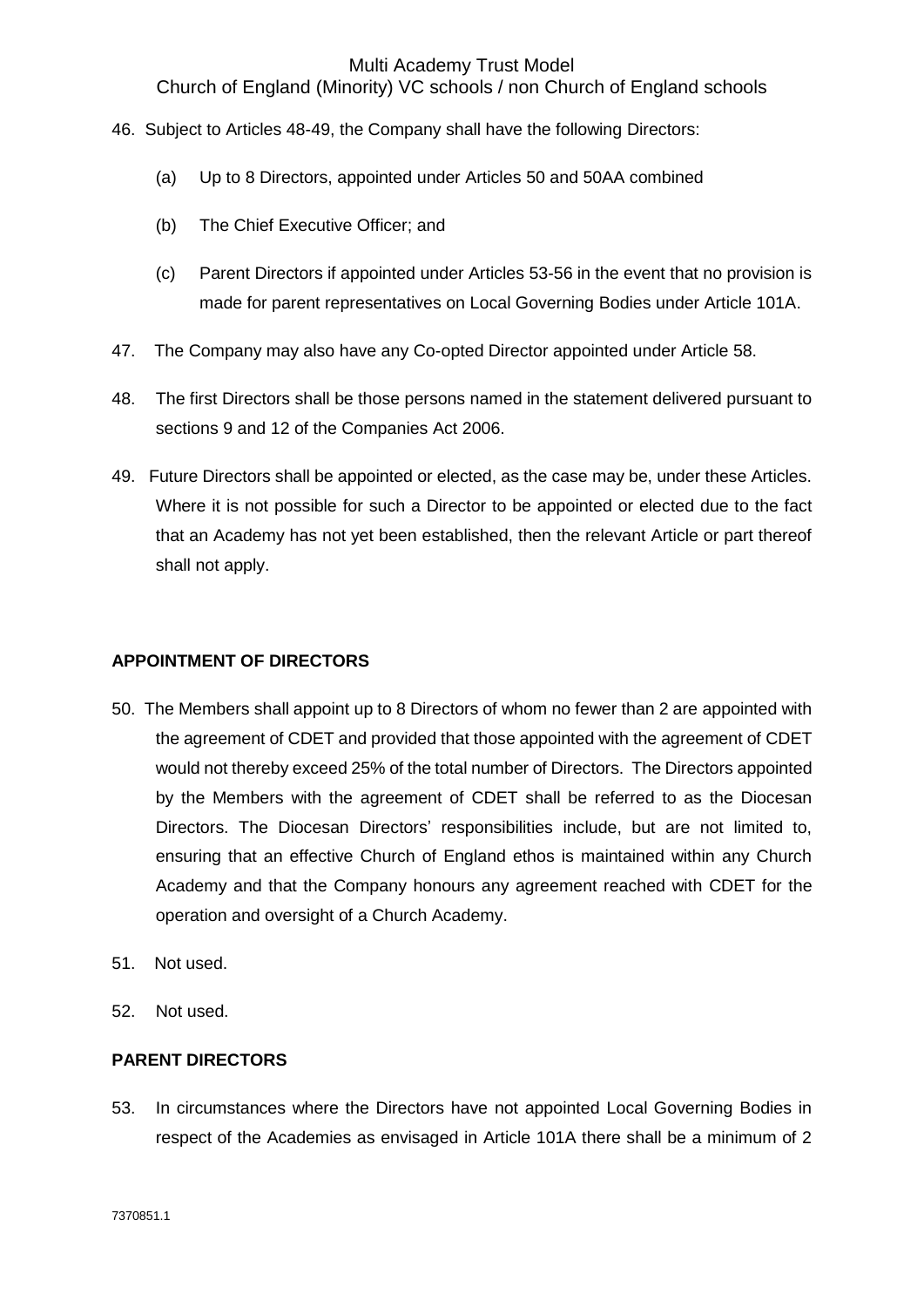Church of England (Minority) VC schools / non Church of England schools

and a maximum of 3 Parent Directors as the Members shall decide who shall be appointed or elected in accordance with Articles 54 - 56.

- 54. Parent Directors and parent members of the Local Governing Bodies or Advisory Bodies shall be elected or appointed by the parents of registered pupils at one or more of the Academies and each must be a parent at the time when he is elected or appointed.
- 54A. Notwithstanding Article 53, if no parents put themselves forward for election the number of Parent Directors and parent members of the Local Governing Bodies or Advisory Bodies required shall be made up by Parent Directors and parent members appointed by the Directors.
- 55. The Directors shall make all necessary arrangements for, and determine all other matters relating to, an election of the Parent Directors or parent members of Local Governing Bodies or Advisory Bodies, including any question of whether a person is a parent of a registered pupil at one of the Academies. Any election of the Parent Directors or parent members of the Local Governing Bodies or Advisory Bodies which is contested shall be held by secret ballot.
- 56. In appointing a Parent Director or parent member of a Local Governing Body or Advisory Body the Directors shall appoint a person who is the parent of a registered pupil at an Academy; or where it is not reasonably practical to do so, a person who is the parent of a child of compulsory school age.

# **CHIEF EXECUTIVE OFFICER**

57. Subject to Article 65, the Chief Executive Officer shall be a Director for as long as he remains in office as such.

# **CO-OPTED DIRECTORS**

58. The Directors appointed under Article 50 and 50AA acting jointly and with the consent of the Diocesan Board of Education may appoint up to 2 Co-opted Directors for such term (not exceeding four years) and otherwise upon such conditions as they shall think fit. A 'Co-opted Director' means a person who is appointed to be a Director by being Co-opted by Directors who have not themselves been so appointed. The Directors may not coopt an employee of the Company as a Co-opted Director if thereby the number of Directors who are employees of the Company would exceed one third of the total number of Directors including the Chief Executive Officer.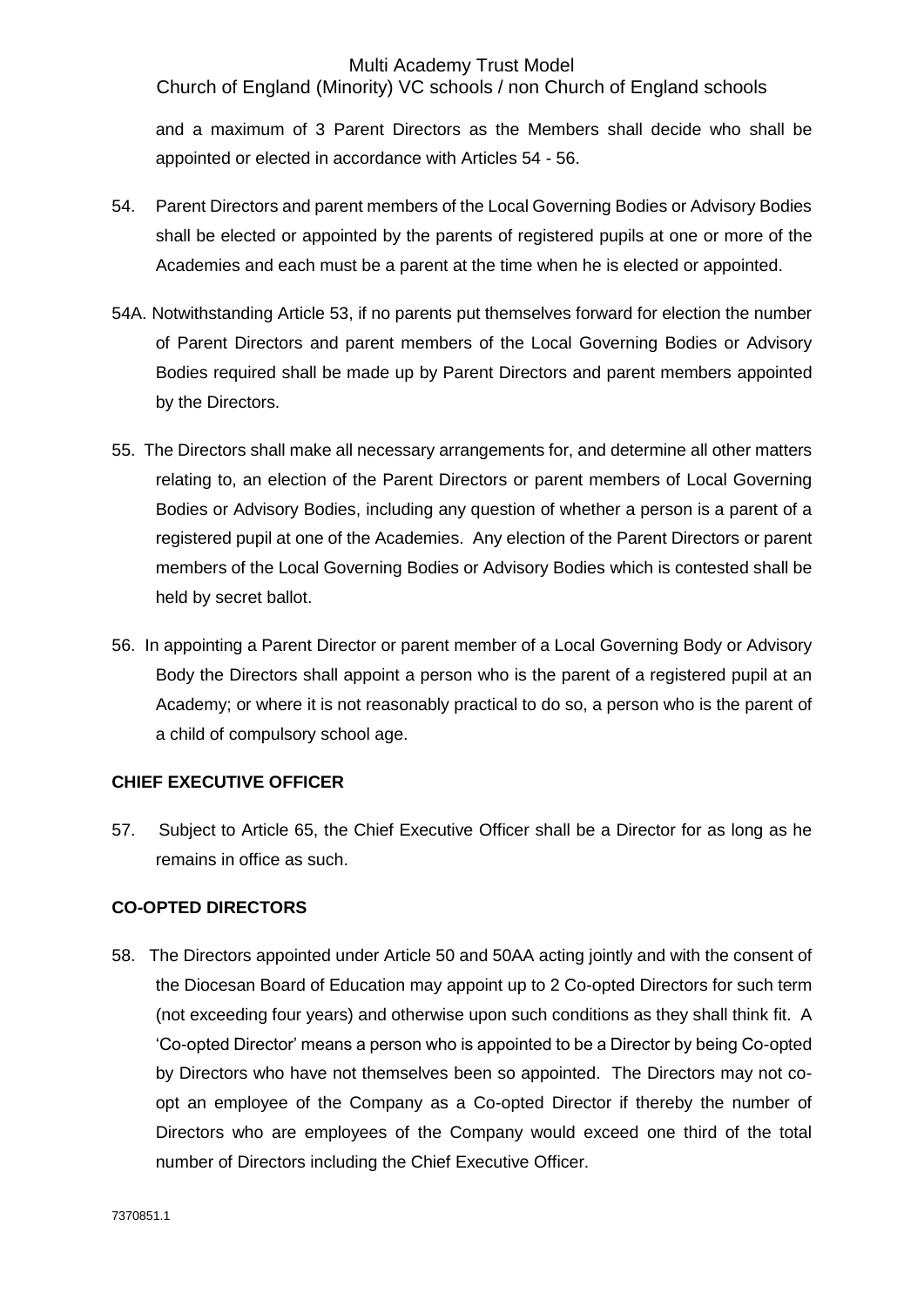# Multi Academy Trust Model Church of England (Minority) VC schools / non Church of England schools

59 - 63. Not used.

### **TERM OF OFFICE**

64. The term of office for any Director (other than Co-opted Directors under Article 58) shall be four years, save that this time limit shall not apply to the Chief Executive Officer. Subject to remaining eligible to be a particular type of Director, any Director may be reappointed or re-elected.

#### **RESIGNATION AND REMOVAL**

- 65. A Director shall cease to hold office if he resigns his office by notice to the Company (but only if at least three Directors will remain in office when the notice of resignation is to take effect).
- 66. A Director shall cease to hold office if he is removed by the person or persons who appointed him. This Article does not apply in respect of a Parent Director.
- 66A. Co-opted Directors appointed in accordance with Article 58 may be removed by resolution of the Directors provided that no Co-opted Director may vote on the removal of another Co-opted Director.
- 67. Where a Director resigns his office or is removed from office, the Director or, where he is removed from office, those removing him, shall give written notice thereof to the Clerk.

## **DISQUALIFICATION OF DIRECTORS**

- 68. No person shall be qualified to be a Director unless he is aged 18 or over at the date of his election or appointment. No current pupil or current student of any of the Academies shall be a Director.
- 69. A Director shall cease to hold office if he becomes incapable by reason of illness or injury of managing or administering his own affairs.
- 70. A Director shall cease to hold office if he is absent without the permission of the Directors from all their meetings held within a period of six months and the Directors resolve that his office be vacated.
- 71. A person shall be disqualified from holding or continuing to hold office as a Director if:
	- (a) his estate has been sequestrated and the sequestration has not been discharged,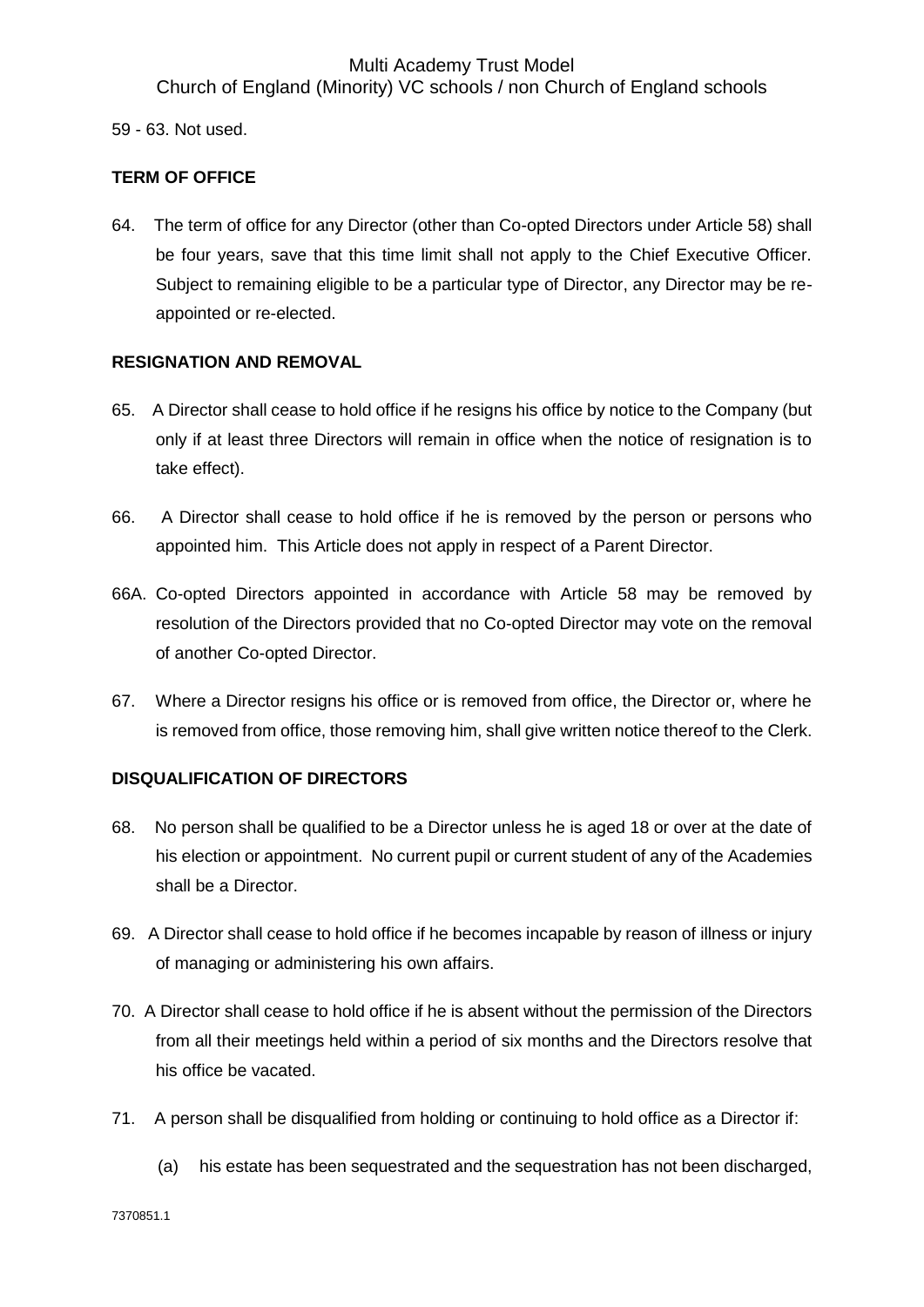Church of England (Minority) VC schools / non Church of England schools

annulled or reduced; or

- (b) he is the subject of a bankruptcy restrictions order or an interim order.
- 72. A person shall be disqualified from holding or continuing to hold office as a Director at any time when he is subject to a disqualification order or a disqualification undertaking under the Company Directors Disqualification Act 1986 or to an order made under section 429(2)(b) of the Insolvency Act 1986 (failure to pay under county court administration order).
- 73. A Director shall cease to hold office if he ceases to be a Director by virtue of any provision in the Companies Act 2006 or is disqualified from acting as a trustee by virtue of section 178 of the Charities Act 2011 (or any statutory re-enactment or modification of that provision).
- 74. A person shall be disqualified from holding or continuing to hold office as a Director if he has been removed from the office of charity trustee or trustee for a charity by an order made by the Charity Commission or the High Court on the grounds of any misconduct or mismanagement in the administration of the charity for which he was responsible or to which he was privy, or which he by his conduct contributed to or facilitated.
- 75. Not used.
- 76 Not used.
- 77. A person shall be disqualified from holding or continuing to hold office as a Director where he has, at any time, been convicted of any criminal offence, excluding any that have been spent under the Rehabilitation of Offenders Act 1974 as amended, and excluding any offence for which the maximum sentence is a fine or a lesser sentence except where a person has been convicted of any offence which falls under section 178 of the Charities Act 2011.
- 78. After the first Academy has opened, a person shall be disqualified from holding or continuing to hold office as a Director if he has not provided to the chairman of the Directors a criminal records certificate at an enhanced disclosure level under section 113B of the Police Act 1997. In the event that the certificate discloses any information which would in the opinion of either the chairman or the Chief Executive Office confirm their unsuitability to work with children that person shall be disqualified. If a dispute arises as to whether a person shall be disqualified, a referral shall be made to the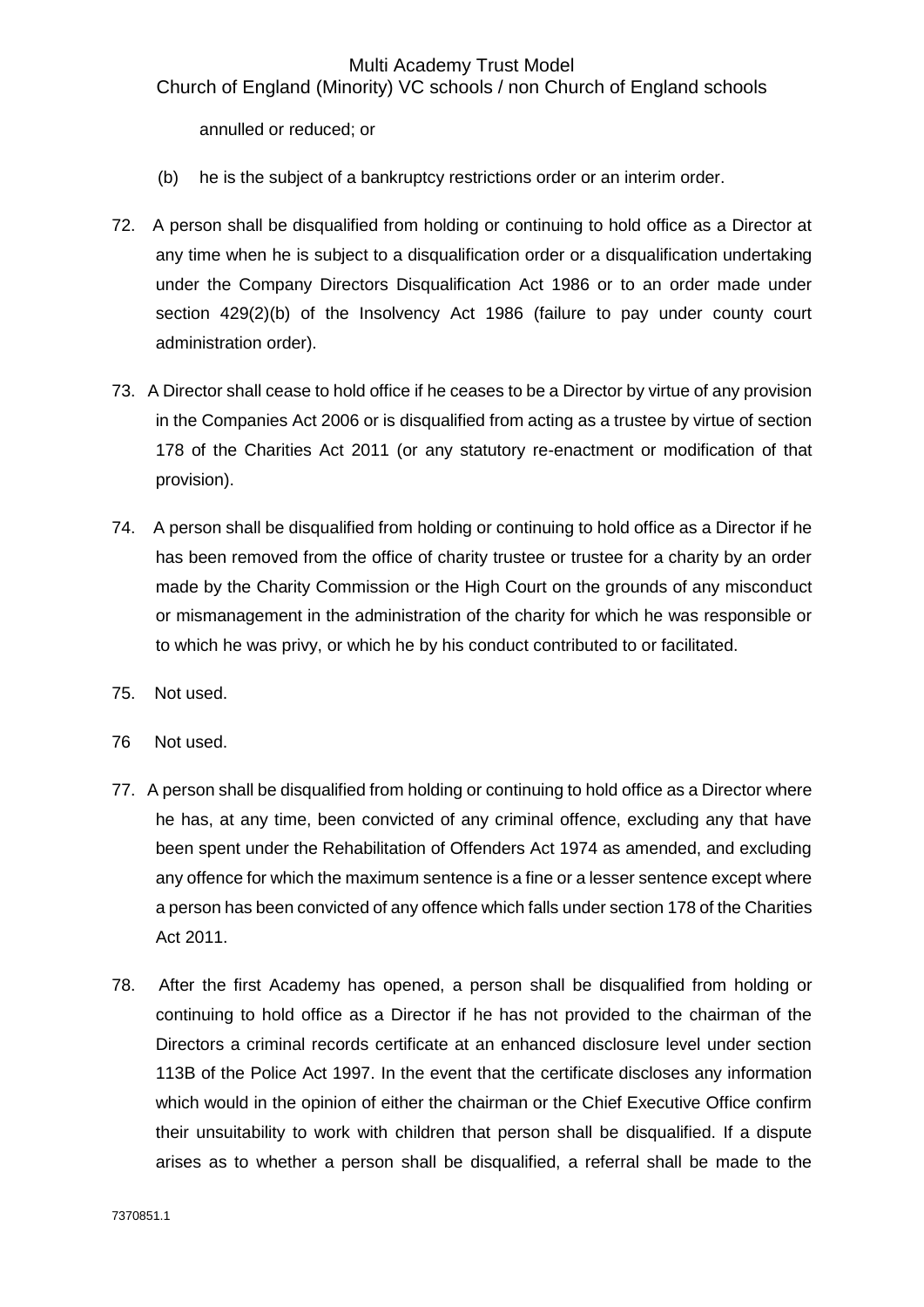Church of England (Minority) VC schools / non Church of England schools

Secretary of State to determine the matter. The determination of the Secretary of State shall be final.

- 79. Where, by virtue of these Articles a person becomes disqualified from holding, or continuing to hold office as a Director; and he is, or is proposed, to become such a Director, he shall upon becoming so disqualified give written notice of that fact to the Clerk.
- 80. Articles 68 to 74, Articles 77 to 79 and Articles 97 to 98 also apply to any member of any committee of the Directors, including a Local Governing Body, who is not a Director.

# **CLERK TO THE DIRECTORS**

81. The Clerk shall be appointed by the Directors for such term, at such remuneration and upon such conditions as they may think fit; and any Clerk so appointed may be removed by them. The Clerk shall not be a Director, or a Principal. Notwithstanding this Article, the Directors may, where the Clerk fails to attend a meeting of theirs, appoint any one of their number or any other person to act as Clerk for the purposes of that meeting.

## **CHAIRMAN AND VICE-CHAIRMAN OF THE DIRECTORS**

- 82. The Directors shall for each school year elect a chairman and a vice-chairman from among their number. A Director who is employed by the Company shall not be eligible for election as chairman or vice-chairman.
- 83. Subject to Article 84, the chairman or vice-chairman shall hold office as such until his successor has been elected in accordance with Article 85.
- 84. The chairman or vice-chairman may at any time resign his office by giving notice in writing to the Clerk. The chairman or vice-chairman shall cease to hold office if:
	- (a) he ceases to be a Director;
	- (b) he is employed by the Company;
	- (c) he is removed from office in accordance with these Articles; or
	- (d) in the case of the vice-chairman, he is elected in accordance with these Articles to fill a vacancy in the office of chairman.
- 85. Where by reason of any of the matters referred to in Article 84, a vacancy arises in the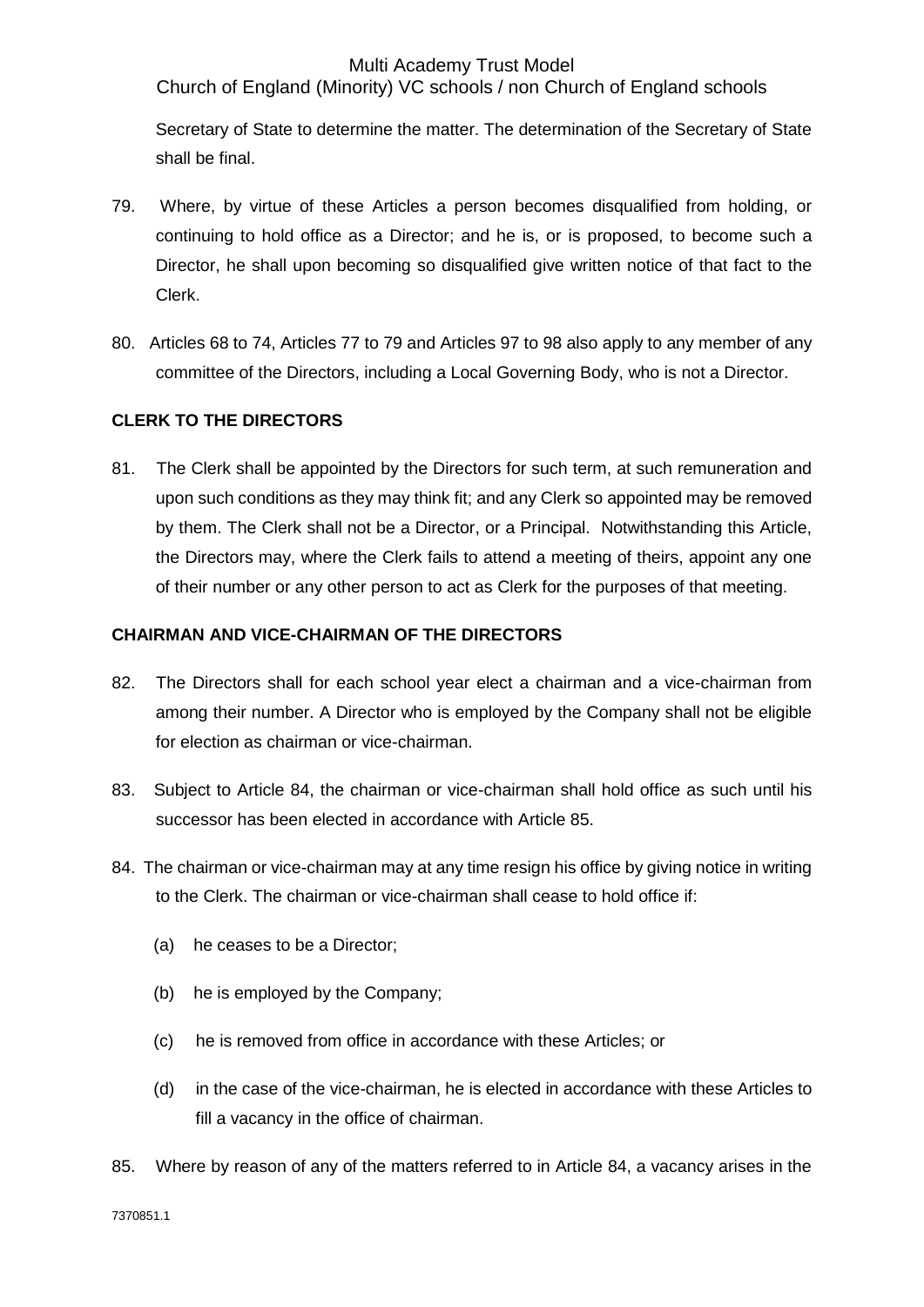Church of England (Minority) VC schools / non Church of England schools

office of chairman or vice-chairman, the Directors shall at their next meeting elect one of their number to fill that vacancy.

- 86. Where the chairman is absent from any meeting or there is at the time a vacancy in the office of the chairman, the vice-chairman shall act as the chair for the purposes of the meeting.
- 87. Where in the circumstances referred to in Article 86 the vice-chairman is also absent from the meeting or there is at the time a vacancy in the office of vice-chairman, the Directors shall elect one of their number to act as a chairman for the purposes of that meeting, provided that the Director elected shall not be a person who is employed by the Company.
- 88. The Clerk shall act as chairman during that part of any meeting at which the chairman is elected.
- 89. Any election of the chairman or vice-chairman which is contested shall be held by secret ballot.
- 90. The Directors may remove the chairman or vice-chairman from office in accordance with these Articles.
- 91. A resolution to remove the chairman or vice-chairman from office which is passed at a meeting of the Directors shall not have effect unless-
	- (i) it is confirmed by a resolution passed at a second meeting of the Directors held not less than fourteen days after the first meeting; and
	- (ii) the matter of the chairman's or vice-chairman's removal from office is specified as an item of business on the agenda for each of those meetings.
- 92. Before the Directors resolve at the relevant meeting on whether to confirm the resolution to remove the chairman or vice-chairman from office, the Director or Directors proposing his removal shall at that meeting state their reasons for doing so and the chairman or vice-chairman shall be given an opportunity to make a statement in response.

# **POWERS OF DIRECTORS**

93. Subject to provisions of the Companies Act 2006, the Articles and to any directions given by special resolution, the business of the Company shall be managed by the Directors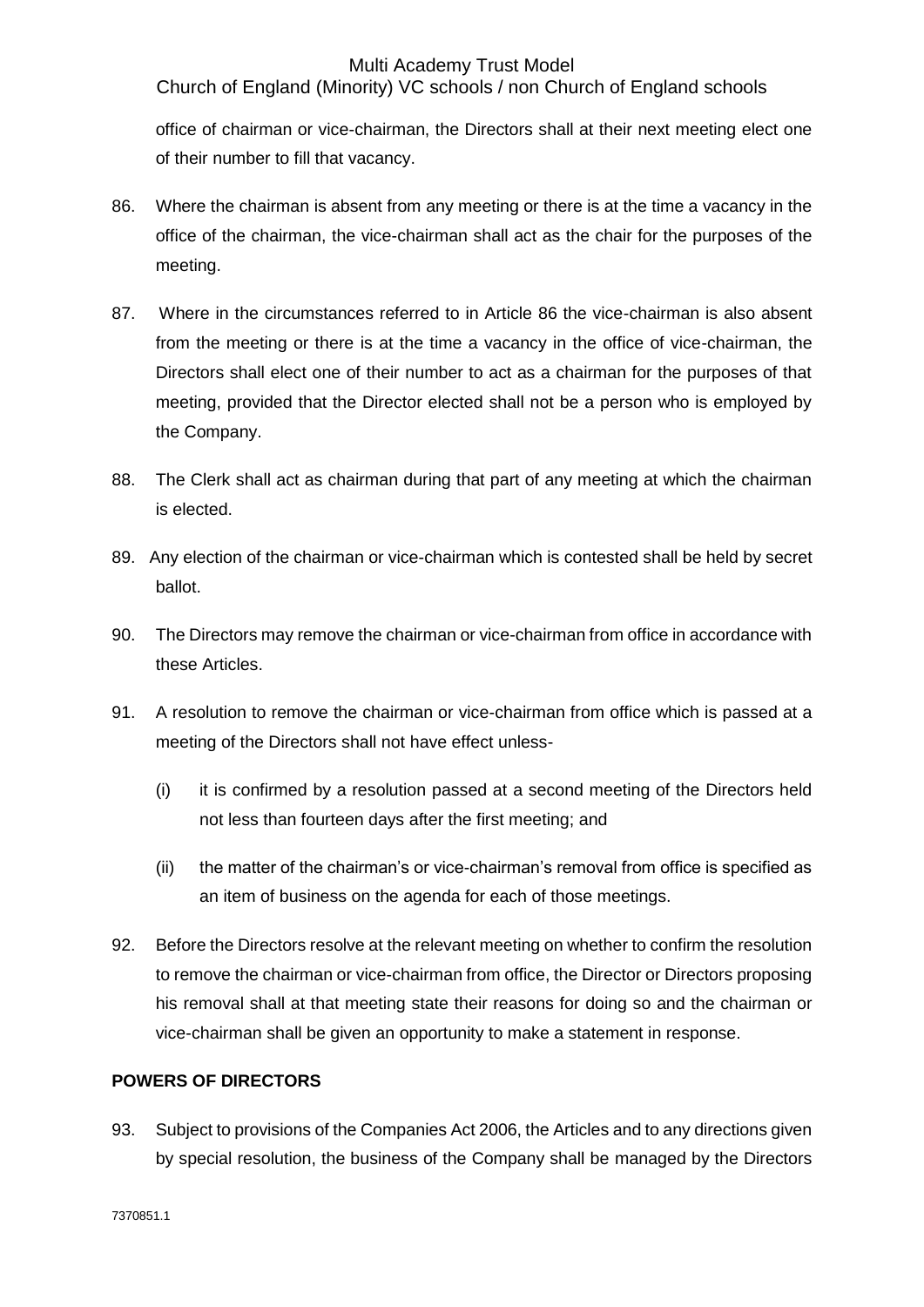Church of England (Minority) VC schools / non Church of England schools

who may exercise all the powers of the Company. No alteration of the Articles and no such direction shall invalidate any prior act of the Directors which would have been valid if that alteration had not been made or that direction had not been given. The powers given by this Article shall not be limited by any special power given to the Directors by the Articles and a meeting of Directors at which a quorum is present may exercise all the powers exercisable by the Directors.

- 94. In addition to all powers hereby expressly conferred upon them and without detracting from the generality of their powers under the Articles the Directors shall have the following powers, namely:
	- (a) to expend the funds of the Company in such manner as they shall consider most beneficial for the achievement of the Object and to invest in the name of the Company such part of the funds as they may see fit and to direct the sale or transposition of any such investments and to expend the proceeds of any such sale in furtherance of the Object;
	- (b) to enter into contracts on behalf of the Company.
- 95. In the exercise of their powers and functions, the Directors may consider any advice given by the Chief Executive Officer and any other executive officer.
- 96. Any bank account in which any money of the Company is deposited shall be operated by the Directors in the name of the Company. All cheques and orders for the payment of money from such an account shall be signed by at least two signatories authorised by the Directors.

# **CONFLICTS OF INTEREST**

- 97. Any Director who has or can have any direct or indirect duty or personal interest (including but not limited to any Personal Financial Interest) which conflicts or may conflict with his duties as a Director shall disclose that fact to the Directors as soon as he becomes aware of it. A Director must absent himself from any discussions of the Directors in which it is possible that a conflict will arise between his duty to act solely in the interests of the Company and any duty or personal interest (including but not limited to any Personal Financial Interest).
- 98. For the purpose of Article 97, a Director has a Personal Financial Interest in the employment or remuneration of, or the provision of any other benefit to, that Director as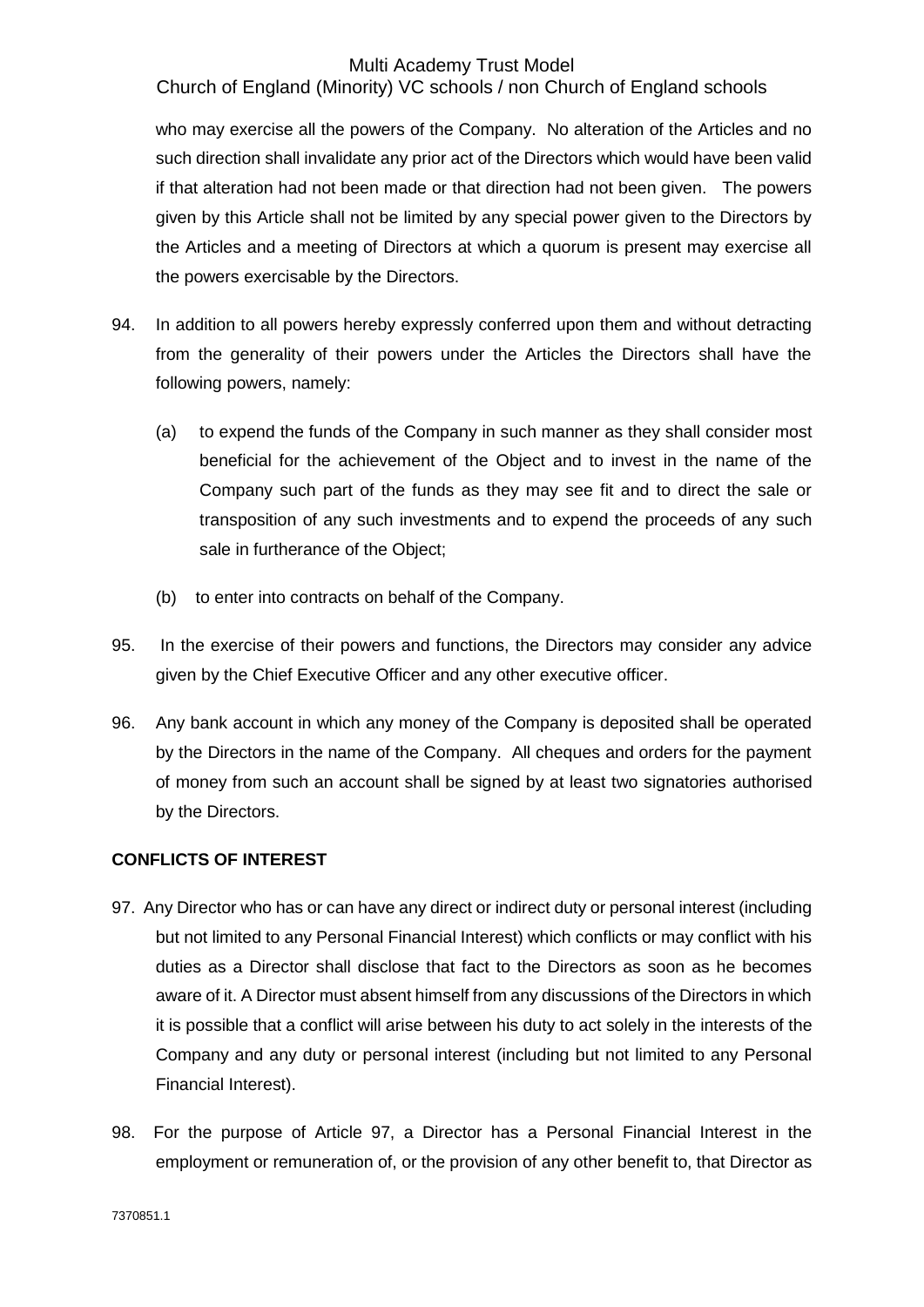Church of England (Minority) VC schools / non Church of England schools

permitted by and as defined by Articles 6.5 - 6.9.

# **THE MINUTES**

- 99. The minutes of the proceedings of a meeting of the Directors shall be drawn up and entered into a book kept for the purpose by the person acting as Clerk for the purposes of the meeting; and shall be signed (subject to the approval of the Directors) at the same or next subsequent meeting by the person acting as chairman thereof. The minutes shall include a record of:
	- (a) all appointments of officers made by the Directors; and
	- (b) all proceedings at meetings of the Company and of the Directors and of committees of Directors including the names of the Directors present at each such meeting.

## **COMMITTEES**

100. Subject to these Articles, the Directors:

- (a) may appoint separate committees to be known as Local Governing Bodies for each Academy; and
- (b) may establish any other committee.
- 101. Subject to these Articles, the constitution, membership and proceedings of any committee shall be determined by the Directors. The establishment, terms of reference, constitution and membership of any committee of the Directors shall be reviewed at least once in every twelve months. The membership of any committee of the Directors may include persons who are not Directors, provided that (with the exception of the Local Governing Bodies) a majority of members of any such committee shall be Directors. Except in the case of a Local Governing Body, no vote on any matter shall be taken at a meeting of a committee of the Directors unless the majority of members of the committee present are Directors.
- 101A. The Directors shall ensure that any Local Governing Body shall include at least 2 elected representatives of the parents of pupils attending the relevant Academy.
- 101B. The Directors shall ensure that any Local Governing Body constituted in respect of any Academy falling under Article 4(ii) shall have 25% of its members appointed by CDET and that all its members shall sign an undertaking to CDET to uphold the designated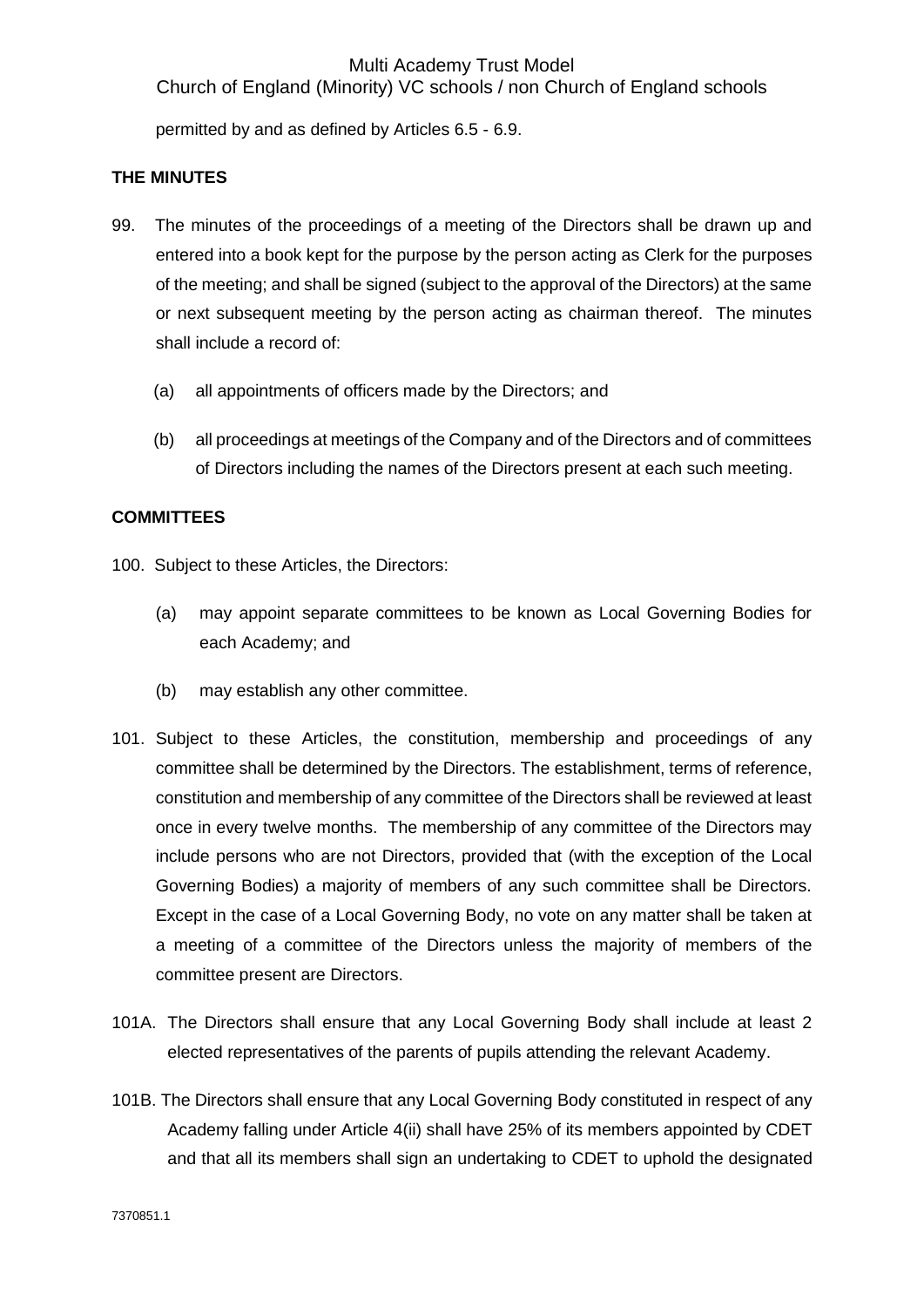Church of England (Minority) VC schools / non Church of England schools

religious character of the said Academy.

- 102. Not used.
- 103. Not used.
- 104. The functions and proceedings of the Local Governing Bodies shall be subject to regulations made by the Directors from time to time.

## **DELEGATION**

- 105. Subject to these Articles, the Directors may delegate to any Director, committee (including any Local Governing Body), the Chief Executive Officer or any other holder of an executive office, such of their powers or functions as they consider desirable to be exercised by them. Any such delegation shall be made subject to any conditions the Directors may impose, and may be revoked or altered.
- 106. Where any power or function of the Directors has been exercised by any committee (including any Local Governing Body), under a Scheme of Delegation or otherwise, to any Director , the Chief Executive Officer or to any other holder of an executive office, that person or committee shall report to the Directors in respect of any action taken or decision made with respect to the exercise of that power or function at the meeting of the Directors immediately following the taking of the action or the making of the decision.

## **CHIEF EXECUTIVE OFFICER, PRINCIPALS AND STAFF**

- 107. The Directors shall appoint the Chief Executive Officer. In relation to such appointment, the Directors shall consult the Diocesan Director of Education and shall have regard to the Object and may appoint a Chief Executive Officer having regard to that person's ability and fitness to uphold the Object.
- 107A.The Directors shall appoint the Principal of each Academy. In respect of the appointment of the Principal at each of those Academies falling under Article 4(ii), the Directors shall do so only with the agreement of the Diocesan Director of Education and shall make use of any relevant powers under section 124AA of the School Standards and Framework Act 1998 or under the Relevant Funding Agreement in respect of those Academies.
- 107B. Not used.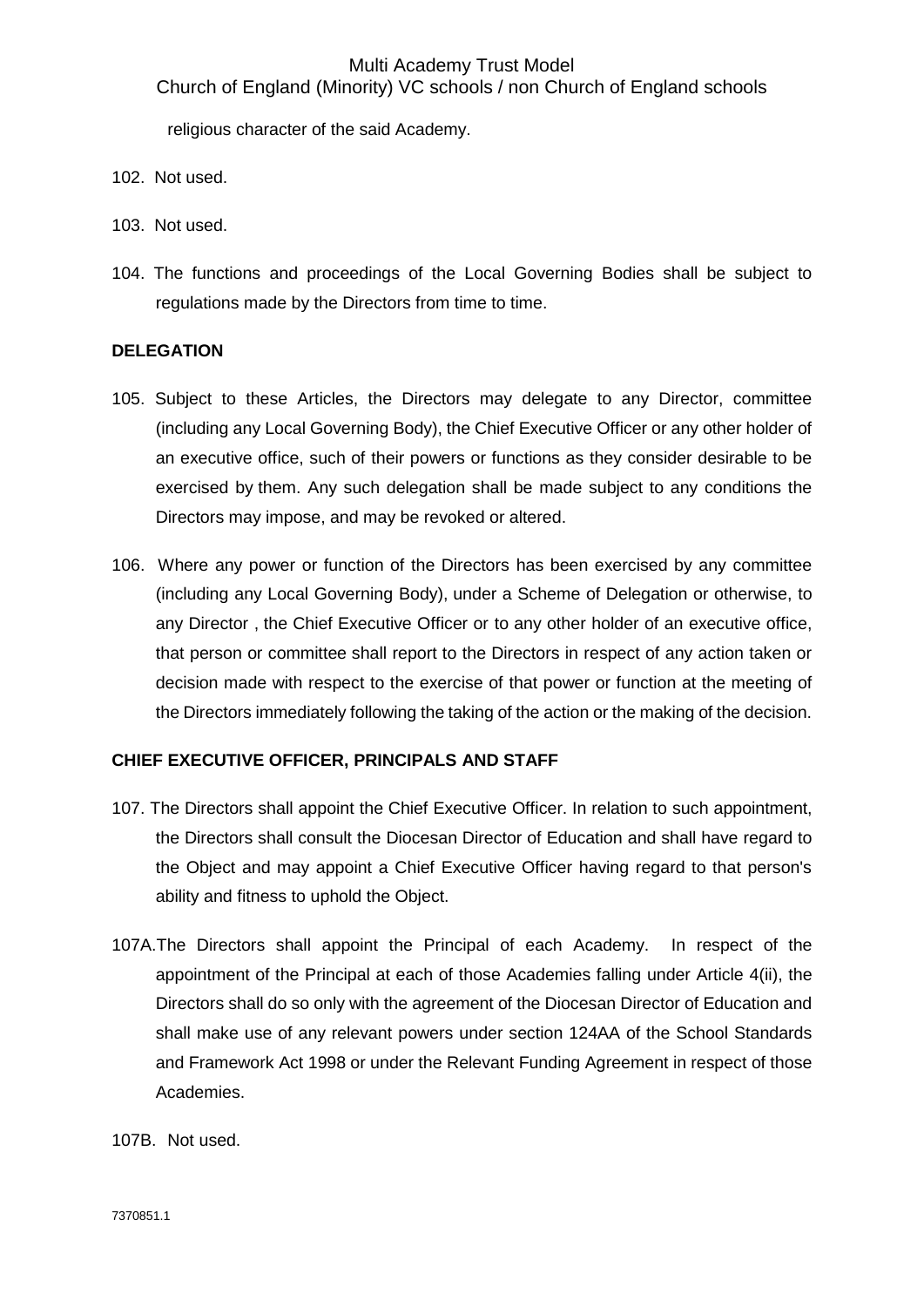Church of England (Minority) VC schools / non Church of England schools

- 107C . The Directors may delegate such powers and functions as they consider are required by the Chief Executive Officer and Principals for the internal organisation, management and control of the Academies (including the implementation of all policies approved by the Directors and for the direction of the teaching and curriculum at the Academies).
- 107D. In appointing staff other than the Principal to those Academies that had previously been Voluntary Aided schools and falling under Article 4(ii) the Directors shall have regard to the powers provided to them under s124A of the Schools Standards and Framework Act 1998.

# **MEETINGS OF THE DIRECTORS**

- 108. Subject to these Articles, the Directors may regulate their proceedings as they think fit.
- 109. The Directors shall hold at least three meetings in every school year. Meetings of the Directors shall be convened by the Clerk. In exercising his functions under this Article the Clerk shall comply with any direction:
	- (a) given by the Directors; or
	- (b) given by the chairman of the Directors or, in his absence or where there is a vacancy in the office of chairman, the vice-chairman of the Directors, so far as such direction is not inconsistent with any direction given as mentioned in (a).
- 110. Any three Directors may, by notice in writing given to the Clerk, requisition a meeting of the Directors; and it shall be the duty of the Clerk to convene such a meeting as soon as is reasonably practicable.
- 111. Each Director shall be given at least seven clear days before the date of a meeting:
	- (i) notice in writing thereof, signed by the Clerk, and sent to each Director at the address provided by each Director from time to time; and
	- (ii) a copy of the agenda for the meeting,

provided that where the chairman or, in his absence or where there is a vacancy in the office of chairman, the vice-chairman, so determines on the ground that there are matters demanding urgent consideration, it shall be sufficient if the written notice of a meeting, and the copy of the agenda thereof are given within such shorter period as he directs.

7370851.1 112. The convening of a meeting and the proceedings conducted thereat shall not be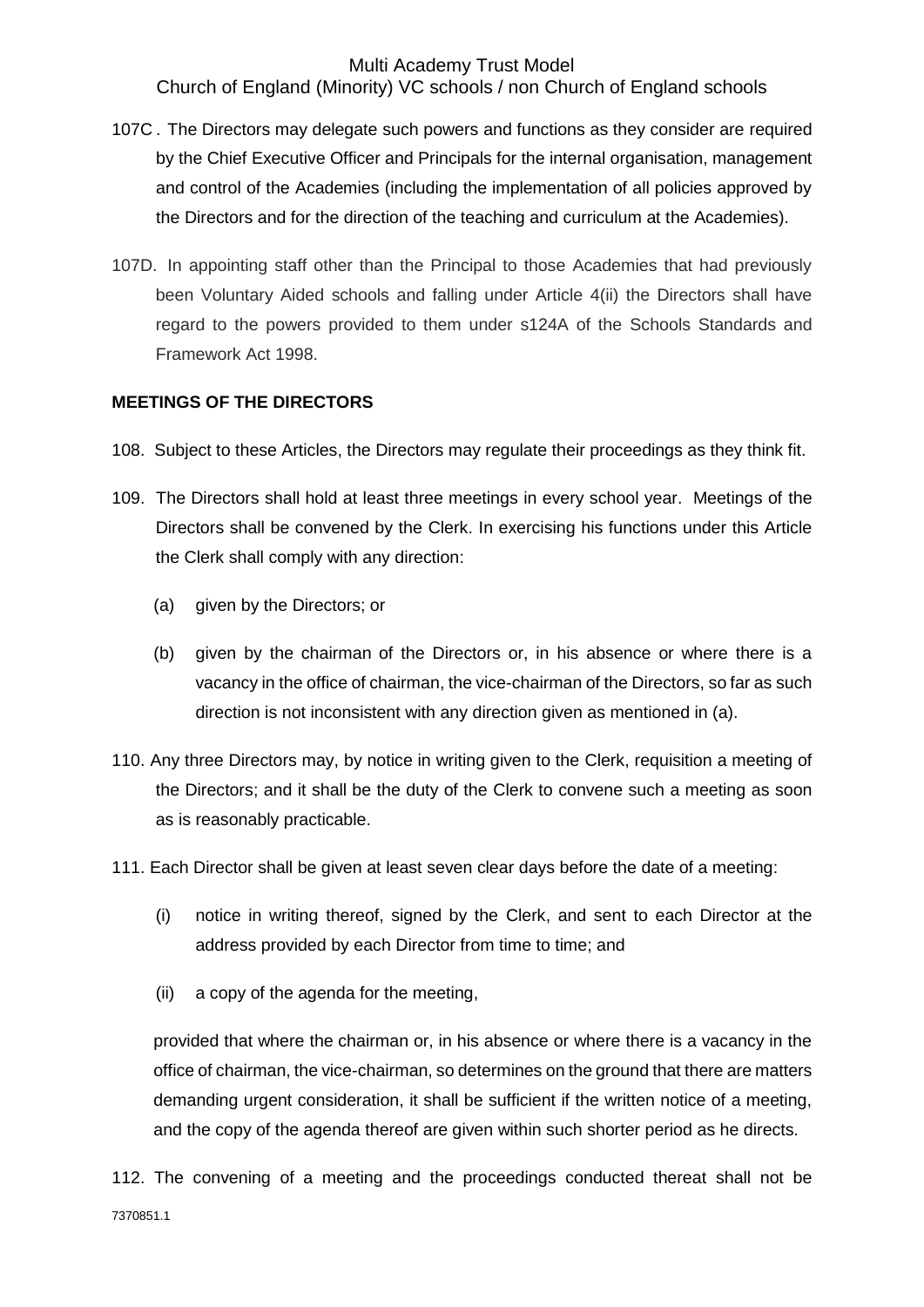Church of England (Minority) VC schools / non Church of England schools

invalidated by reason of any individual not having received written notice of the meeting or a copy of the agenda thereof.

- 113. A resolution to rescind or vary a resolution carried at a previous meeting of the Directors shall not be proposed at a meeting of the Directors unless the consideration of the rescission or variation of the previous resolution is a specific item of business on the agenda for that meeting.
- 114. A meeting of the Directors shall be terminated forthwith if:
	- (a) the Directors so resolve; or
	- (b) the number of Directors present ceases to constitute a quorum for a meeting of the Directors in accordance with Article 117, subject to Article 119.
- 115. Where in accordance with Article 114 a meeting is not held or is terminated before all the matters specified as items of business on the agenda for the meeting have been disposed of, a further meeting shall be convened by the Clerk as soon as is reasonably practicable, but in any event within seven days of the date on which the meeting was originally to be held or was so terminated.
- 116. Where the Directors resolve in accordance with Article 114 to adjourn a meeting before all the items of business on the agenda have been disposed of, the Directors shall before doing so determine the time and date at which a further meeting is to be held for the purposes of completing the consideration of those items, and they shall direct the Clerk to convene a meeting accordingly.
- 117. Subject to Article 119 the quorum for a meeting of the Directors, and any vote on any matter thereat, shall be any three Directors, or, where greater, any one third (rounded up to a whole number) of the total number of Directors holding office at the date of the meeting.
- 118. The Directors may act notwithstanding any vacancies in their number, but, if the numbers of Directors is less than the number fixed as the quorum, the continuing Directors may act only for the purpose of filling vacancies or of calling a general meeting.
- 119. The quorum for the purposes of:
	- (i) appointing a Parent Director under Article 56;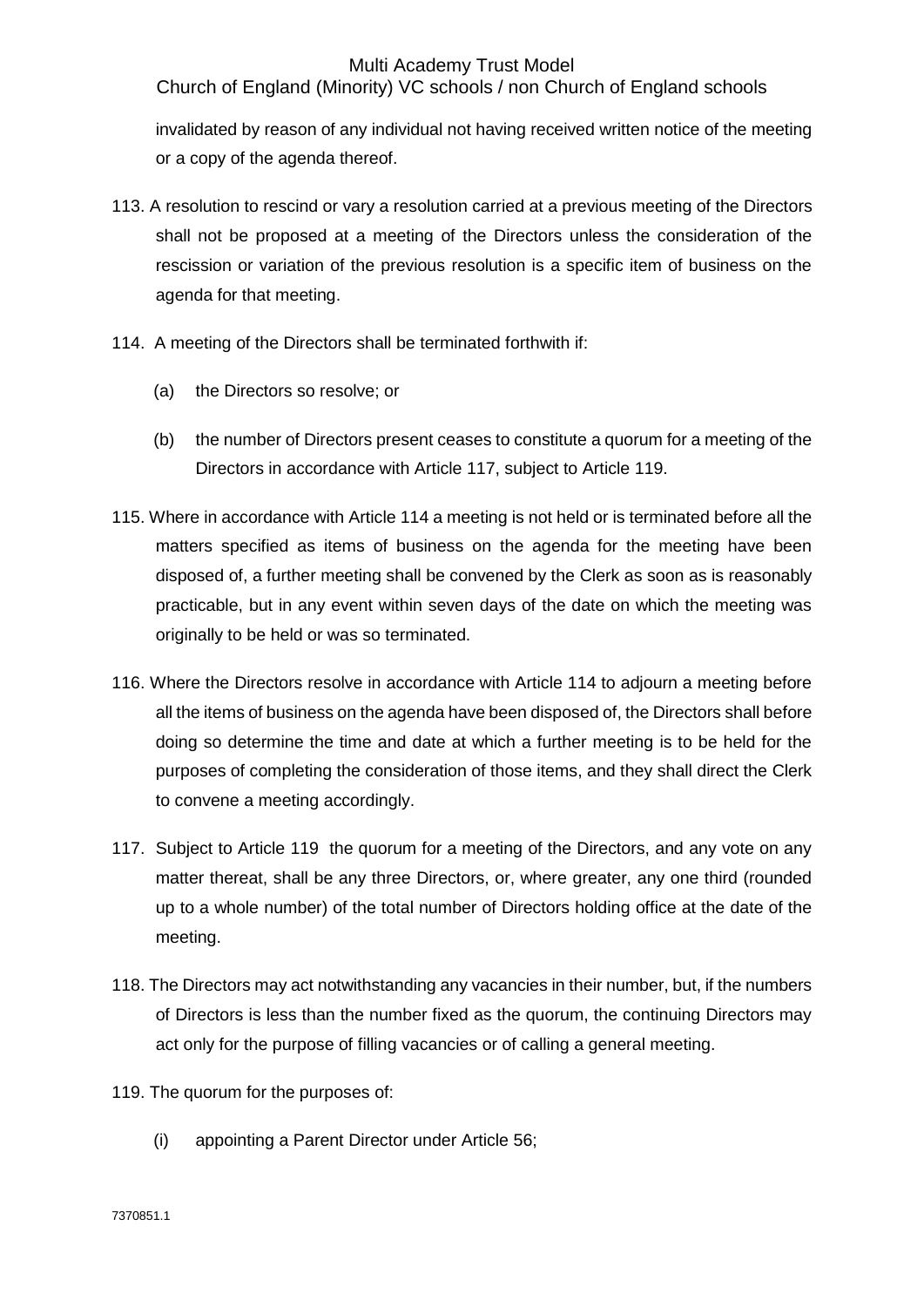Church of England (Minority) VC schools / non Church of England schools

- (ii) any vote on the removal of a Director in accordance with Article 66; and
- (iii) any vote on the removal of the chairman of the Directors in accordance with Article 90,

shall be any two-thirds (rounded up to a whole number) of the persons who are at the time Directors entitled to vote on those respective matters.

- 120. Subject to these Articles, every question to be decided at a meeting of the Directors shall be determined by a majority of the votes of the Directors present and voting on the question. Every Director shall have one vote.
- 121. Subject to Articles 117 119, where there is an equal division of votes, the chairman of the meeting shall have a casting vote in addition to any other vote he may have.
- 122. The proceedings of the Directors shall not be invalidated by:
	- (a) any vacancy among their number; or
	- (b) any defect in the election, appointment or nomination of any Director.
- 123. A resolution in writing, signed by all the Directors entitled to receive notice of a meeting of Directors or of a committee of Directors, shall be valid and effective as if it had been passed at a meeting of Directors or (as the case may be) a committee of Directors duly convened and held. Such a resolution may consist of several documents in the same form, each signed by one or more of the Directors.
- 124. Subject to Article 125, the Directors shall ensure that a copy of:
	- (a) the agenda for every meeting of the Directors;
	- (b) the draft minutes of every such meeting, if they have been approved by the person acting as chairman of that meeting;
	- (c) the signed minutes of every such meeting; and
	- (d) any report, document or other paper considered at any such meeting,

are, as soon as is reasonably practicable, made available at every Academy to persons wishing to inspect them.

125. There may be excluded from any item required to be made available in pursuance of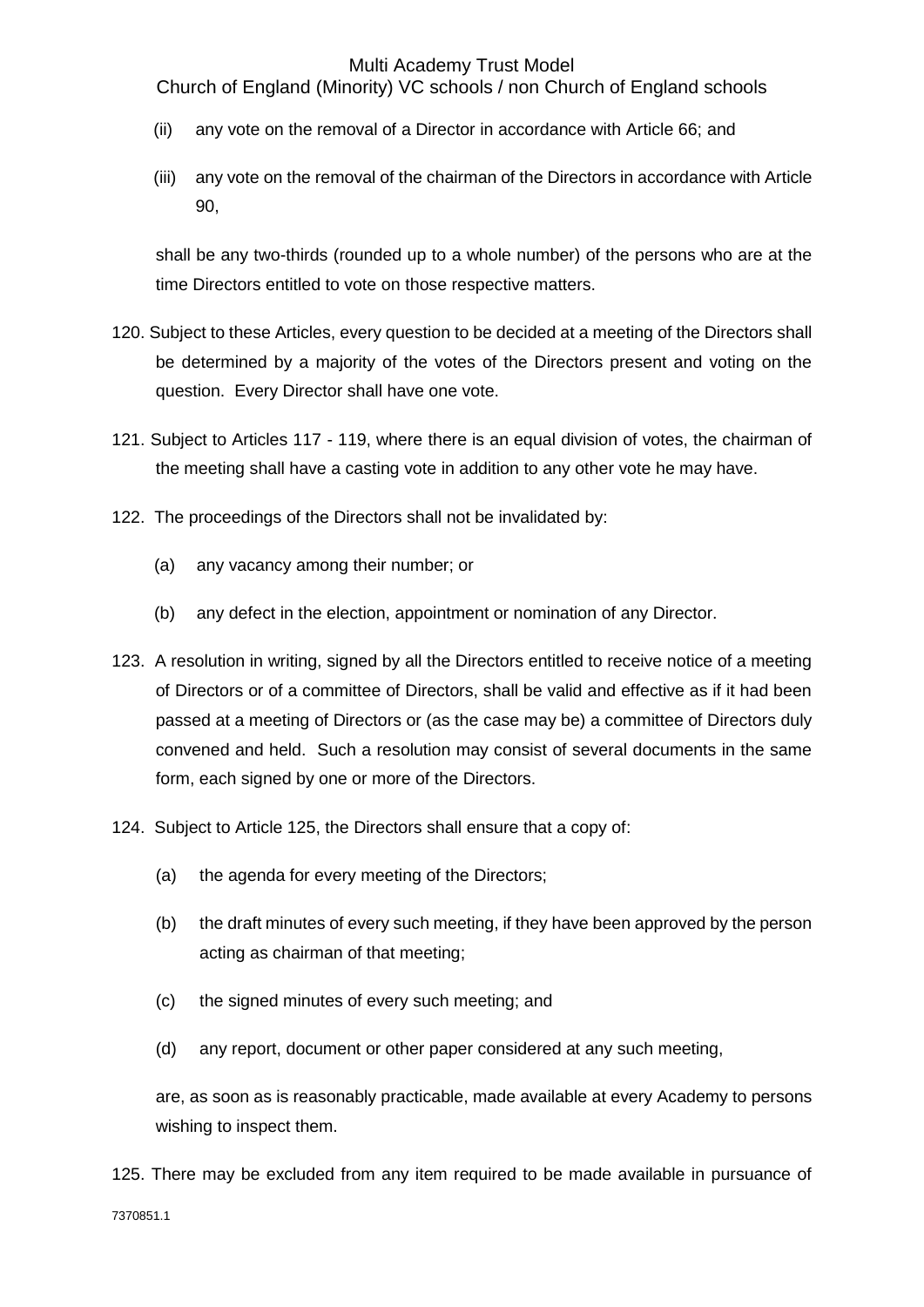Church of England (Minority) VC schools / non Church of England schools

Article 124, any material relating to:

- (a) a named teacher or other person employed, or proposed to be employed, at any Academy;
- (b) a named pupil at, or candidate for admission to, any Academy; and
- (c) any matter which, by reason of its nature, the Directors are satisfied should remain confidential.
- 126. Any Director shall be able to participate in meetings of the Directors by telephone or video conference provided that:
	- (a) he has given notice of his intention to do so detailing the telephone number on which he can be reached and/or appropriate details of the video conference suite from which he shall be taking part at the time of the meeting at least 48 hours before the meeting; and
	- (b) the Directors have access to the appropriate equipment if after all reasonable efforts it does not prove possible for the person to participate by telephone or video conference the meeting may still proceed with its business provided it is otherwise quorate.

# **PATRONS AND HONORARY OFFICERS**

127. The Directors may from time to time appoint any person whether or not a Member of the Company to be a patron of the Company or to hold any honorary office and may determine for what period he is to hold such office.

## **THE SEAL**

128. The seal, if any, shall only be used by the authority of the Directors or of a committee of Directors authorised by the Directors. The Directors may determine who shall sign any instrument to which the seal is affixed and unless otherwise so determined it shall be signed by a Director and by the Clerk or by a second Director.

# **ACCOUNTS**

129. Accounts shall be prepared in accordance with the relevant Statement of Recommended Practice as if the Company was a non-exempt charity and Parts 15 and 16 of the Companies Act 2006 and shall file these with the Secretary of State and the Principal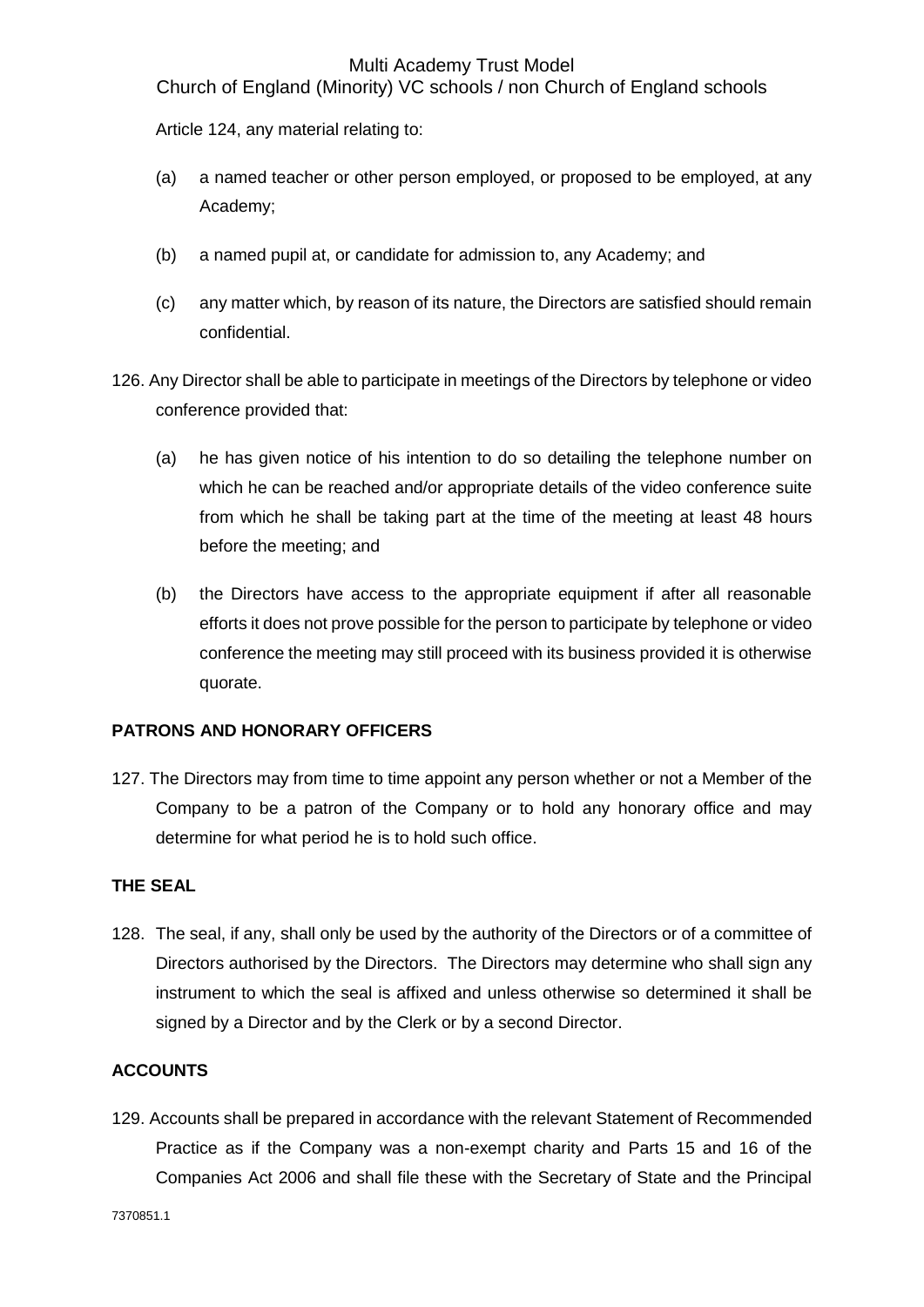Church of England (Minority) VC schools / non Church of England schools

Regulator by 31 December for each Academy Financial Year.

## **ANNUAL REPORT**

130. The Directors shall prepare its Annual Report in accordance with the Statement of Recommended Practice as if the Company was a non-exempt charity and shall file these with the Secretary of State and the Principal Regulator by 31 December each Academy Financial Year.

## **ANNUAL RETURN**

131. The Directors shall comply with their obligations under Part 24 of the Companies Act 2006 (or any statutory re-enactment or modification of that Act) with regard to the preparation of an annual return to the Registrar of Companies and in accordance with the Statement of Recommended Practice as if the Company was a non-exempt charity and to the Secretary of State and the Principal Regulator by 31 December each Academy Financial Year.

# **NOTICES**

- 132. Any notice to be given to or by any person pursuant to these Articles (other than a notice calling a meeting of the directors) shall be in writing or shall be given using electronic communications to an address for the time being notified for that purpose to the person giving the notice. In these Articles, "address" in relation to electronic communications, includes a number or address used for the purposes of such communications.
- 133. A notice may be given by the Company to a Member either personally or by sending it by post in a prepaid envelope addressed to the Member at his registered address or by leaving it at that address or by giving it using electronic communications to an address for the time being notified to the Company by the Member. A Member whose registered address is not within the United Kingdom and who gives to the Company an address within the United Kingdom at which notices may be given to him, or an address to which notices may be sent using electronic communications, shall be entitled to have notices given to him at that address, but otherwise no such Member shall be entitled to receive any notice from the Company.
- 134. A Member present, either in person or by proxy, at any meeting of the Company shall be deemed to have received notice of the meeting and, where necessary, of the purposes for which it was called.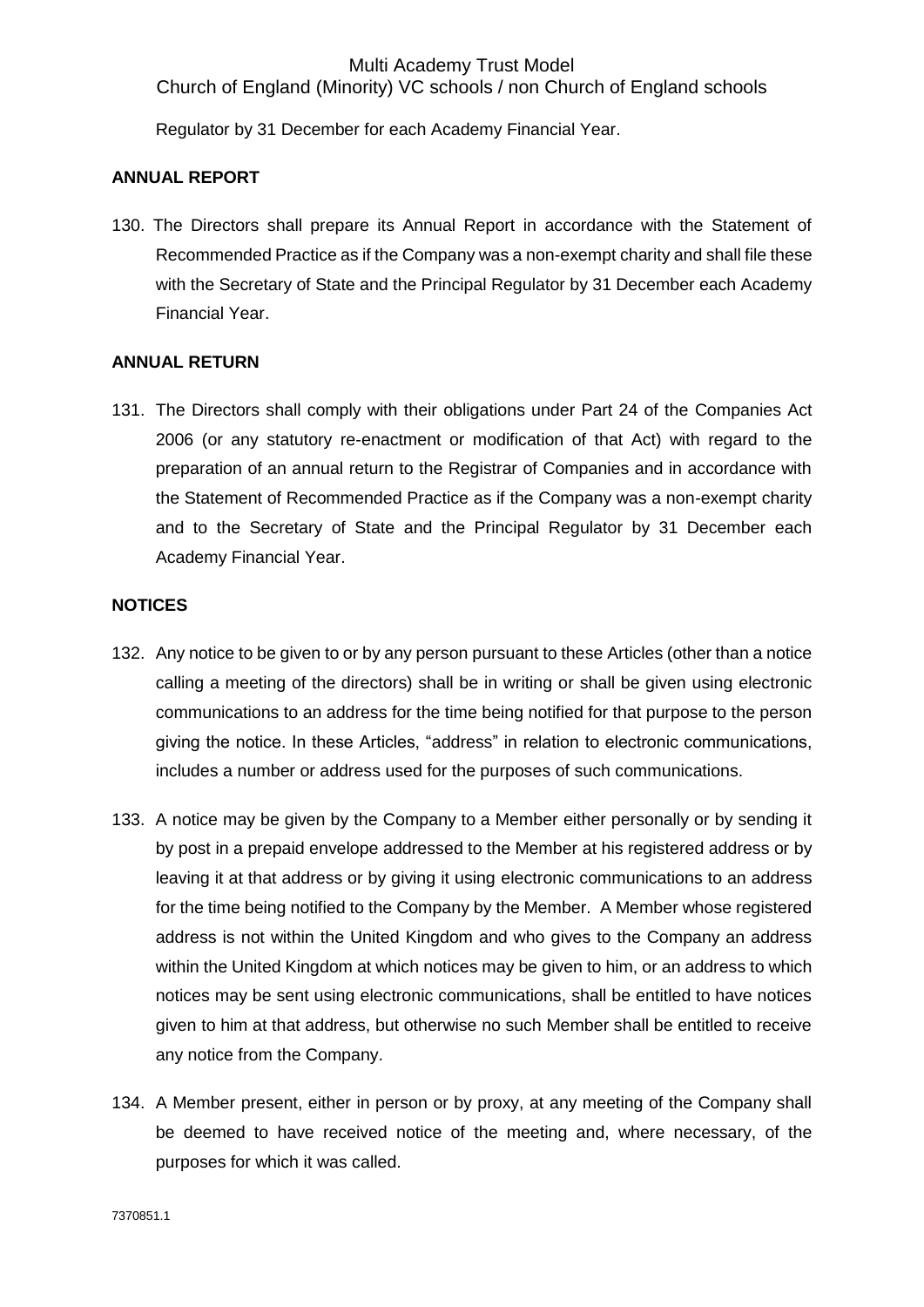Church of England (Minority) VC schools / non Church of England schools

135. Proof that an envelope containing a notice was properly addressed, prepaid and posted shall be conclusive evidence that the notice was given. Proof that a notice contained in an electronic communication was sent in accordance with guidance issued by the Institute of Chartered Secretaries and Administrators shall be conclusive evidence that the notice was given. A notice shall be deemed to be given at the expiration of 48 hours after the envelope containing it was posted or, in the case of a notice contained in an electronic communication, at the expiration of 48 hours after the time it was sent.

#### **INDEMNITY**

136. Subject to the provisions of the Companies Act 2006 and Article 6.3 every Director or other officer or auditor of the Company shall be indemnified out of the assets of the Company against any liability incurred by him in that capacity in defending any proceedings, whether civil or criminal, in which judgment is given in favour or in which he is acquitted or in connection with any application in which relief is granted to him by the court from liability for negligence, default, breach of duty or breach of trust in relation to the affairs of the Company.

#### **RULES**

- 137. The Directors may from time to time make such rules or bye laws as they may deem necessary or expedient or convenient after consultation with the Diocesan Board of Education for the proper conduct and management of the Company, and in particular but without prejudice to the generality of the foregoing, they may by such rules or bye laws regulate:
	- (a) the setting aside of the whole or any part or parts of the Company's premises at any particular time or times or for any particular purpose or purposes;
	- (b) the procedure at general meetings and meetings of the Directors and committees of the Directors and meetings of the Local Governing Bodies in so far as such procedure is not regulated by the Articles; and
	- (c) generally, all such matters as are commonly the subject matter of Company rules.
- 138. The Company in general meeting shall have power to alter, add or to repeal the rules or bye laws but only after consultation with the Diocesan Board of Education. Provided that no rule or bye law shall be inconsistent with, or shall affect or repeal anything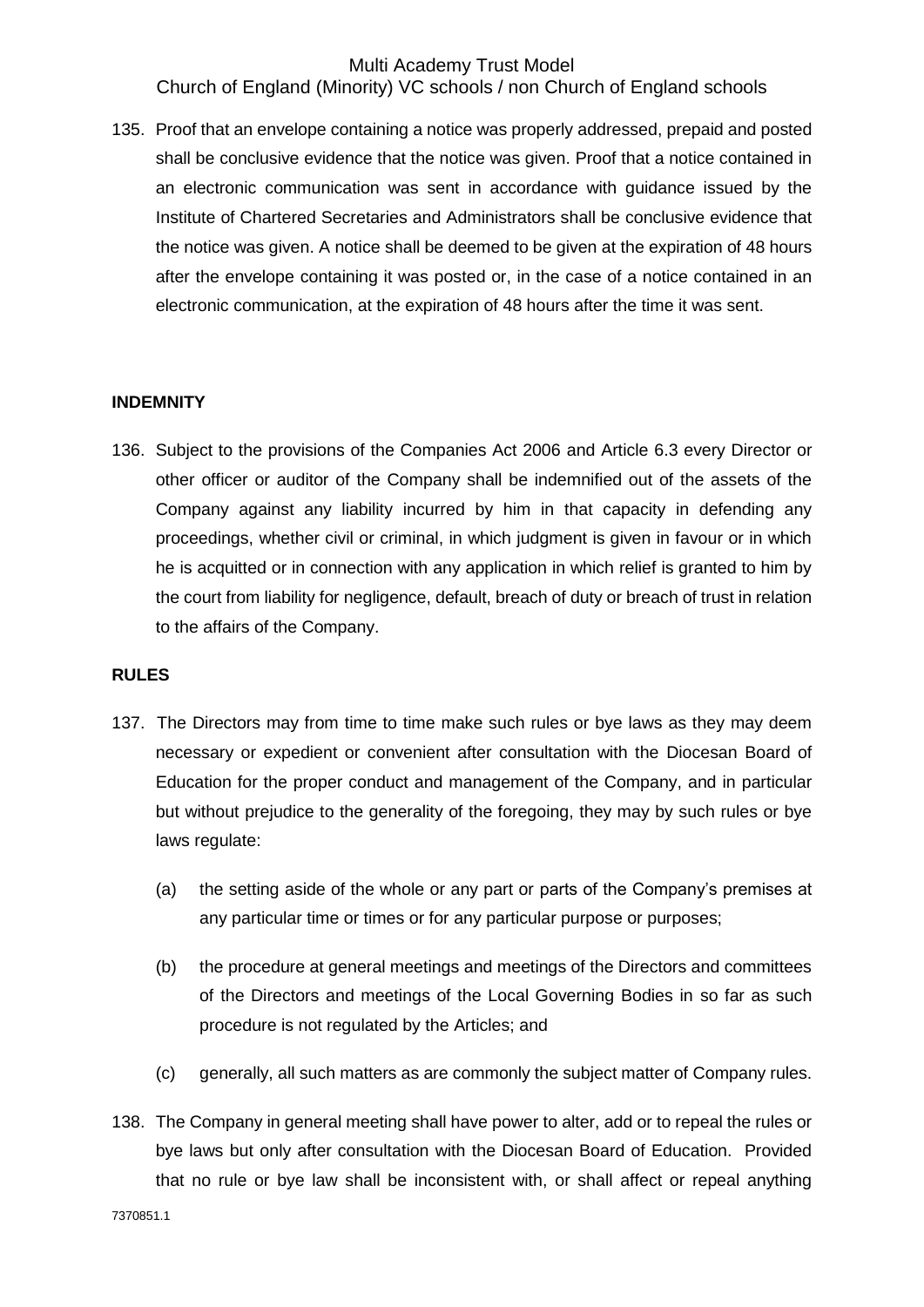Church of England (Minority) VC schools / non Church of England schools

contained in these Articles.

### **AVOIDING INFLUENCED COMPANY STATUS**

- 139. Notwithstanding the number of Members from time to time, the maximum aggregate number of votes exercisable by Local Authority Associated Persons shall never exceed 19.9% of the total number of votes exercisable by Members in general meeting and the votes of the other Members having a right to vote at the meeting will be increased on a pro-rata basis.
- 140. No person who is a Local Authority Associated Person may be appointed as a Director if, once the appointment had taken effect, the number of Directors who are Local Authority Associated Persons would represent 20% or more of the total number of Directors. Upon any resolution put to the Directors, the maximum aggregate number of votes exercisable by any Directors who are Local Authority Associated Persons shall represent a maximum of 19.9% of the total number of votes cast by the Directors on such a resolution and the votes of the other Directors having a right to vote at the meeting will be increased on a pro-rata basis.
- 141. No person who is a Local Authority Associated Person is eligible to be appointed to the office of Director unless his appointment to such office is authorised by the local authority to which he is associated.
- 142. If at the time of either his becoming a Member of the Company or his first appointment to office as a Director any Member or Director was not a Local Authority Associated Person but later becomes so during his membership or tenure as a Director he shall be deemed to have immediately resigned his membership and/or resigned from his office as a Director as the case may be.
- 143. If at any time the number of Directors or Members who are also Local Authority Associated Persons would (but for Articles 139 - 142 inclusive) represent 20% or more of the total number of Directors or Members (as the case may be) then a sufficient number of the Directors or Members (as the case may be) who are Local Authority Associated Persons shall be deemed to have resigned as Directors or Members (as the case may be) immediately before the occurrence of such an event to ensure that at all times the number of such Directors or Members (as the case may be) is never equal to or greater than 20% of the total number of Directors or Members (as the case may be). Directors or Members (as the case may be) who are Local Authority Associated Persons shall be deemed to have resigned in order of their appointment date the most recently